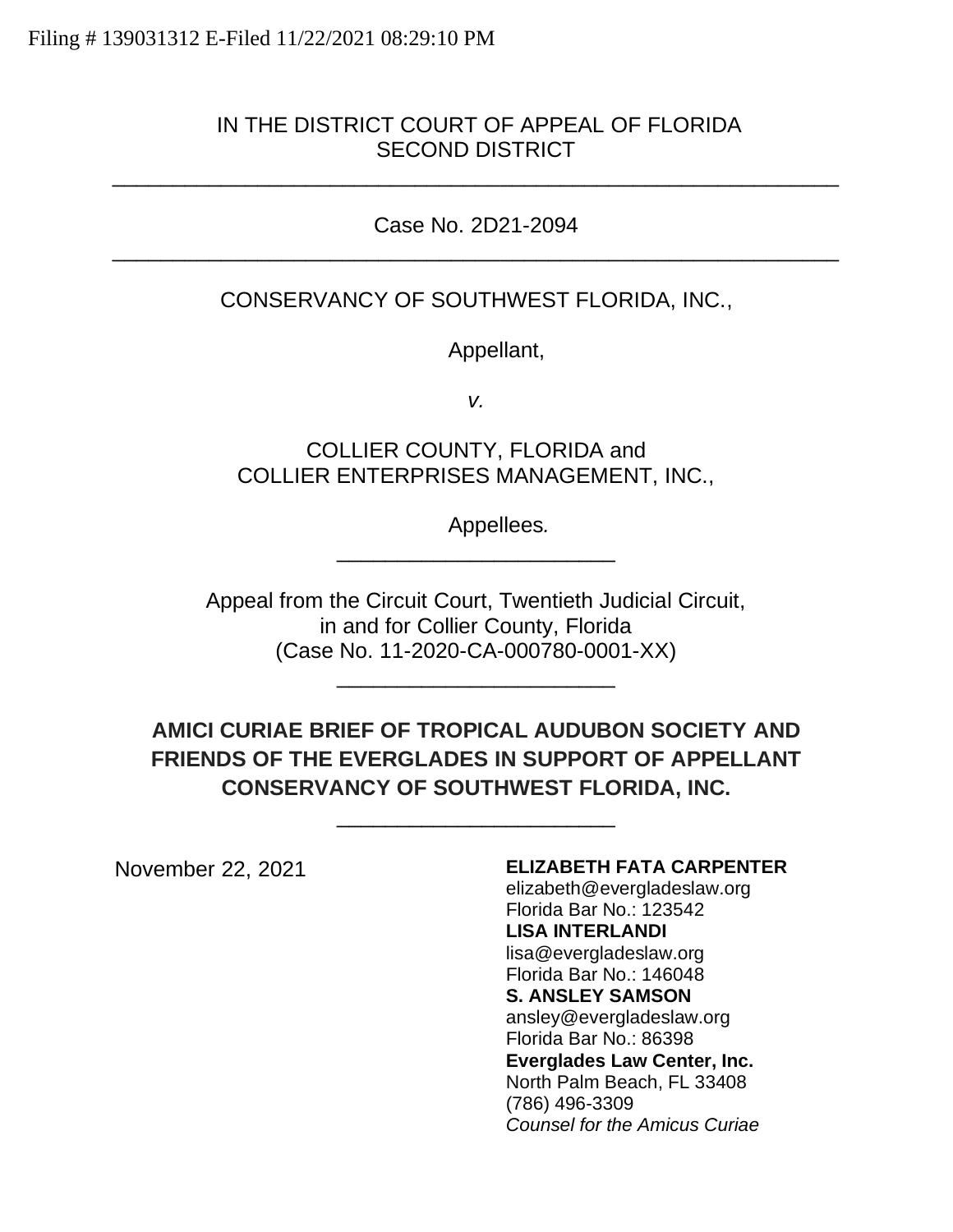# **TABLE OF CONTENTS**

| L.                                                                           |
|------------------------------------------------------------------------------|
| II. IMPACTS OF THIS RULING ON EVERGLADES RESTORATION  1                      |
| A. Everglades and the Comprehensive Everglades Restoration Plan  3           |
| B. The Florida Legislature Has Made Clear that Everglades Restoration        |
| The Trial Court's Ruling Threatens Everglades Restoration and<br>$C_{\cdot}$ |
| III.                                                                         |
| A. Section 163.3215(3) Must Be Read in Harmony with Florida's                |
| B. This Court's Prior Interpretation in Heine Incorrectly Applies            |
| Even Relying Directly on Heine v. Lee County, the Trial Court<br>C.          |
| 1. Heine did not limit consistency challenges to numeric "quantitative"      |
| 2. The trial court disregarded the statutory mandated definitions of use,    |
|                                                                              |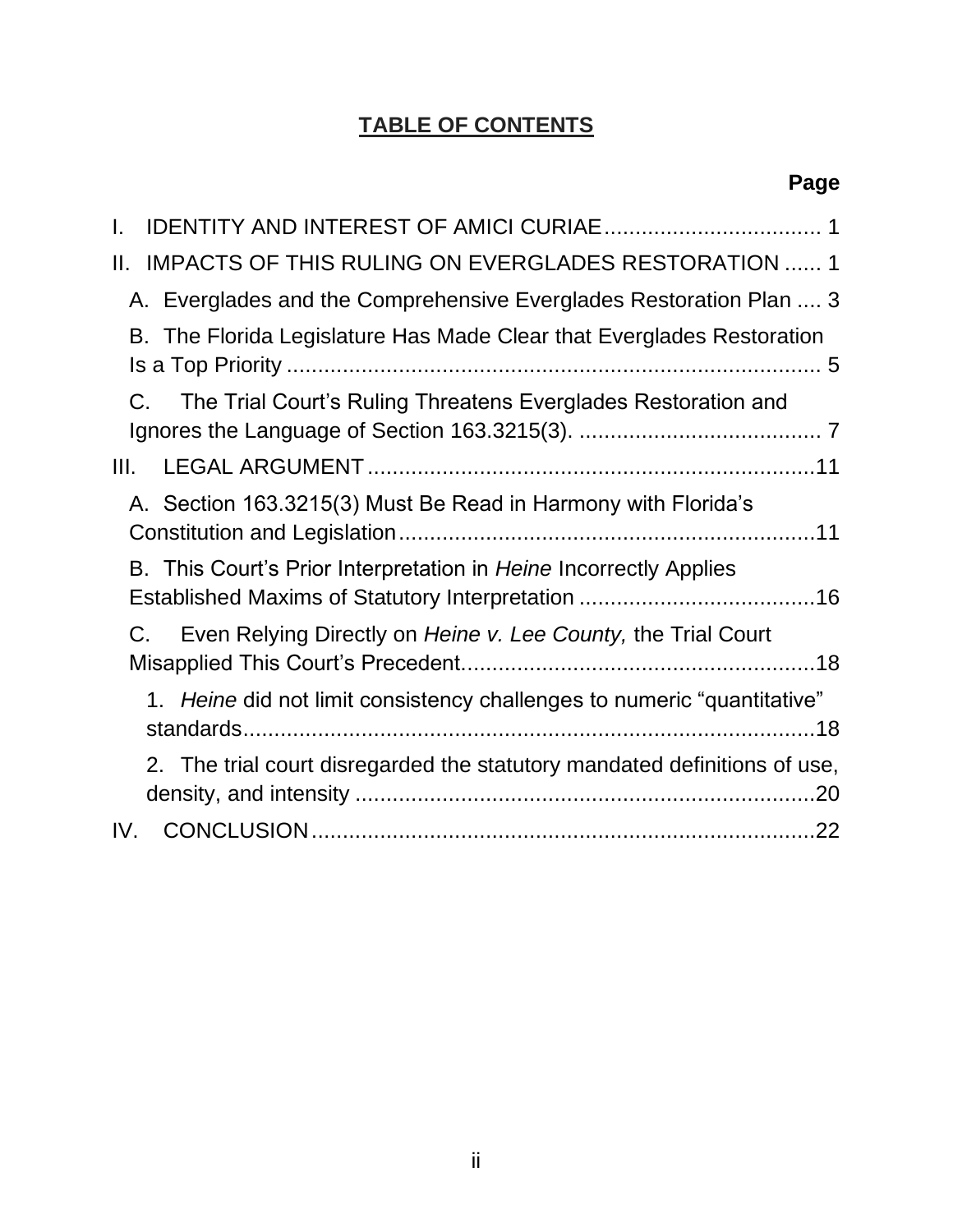# **TABLE OF AUTHORITIES**

# **Cases**

| Diamond Aircraft Industries, Inc. v. Horowitch,                                                                                                                                         |
|-----------------------------------------------------------------------------------------------------------------------------------------------------------------------------------------|
| Freimuth v. State,                                                                                                                                                                      |
| Heine v. Lee County,                                                                                                                                                                    |
| Holly v. Auld,                                                                                                                                                                          |
| Imhof v. Walton County,<br>Nos. 1D19-0980, 1D19-1530, 2021 Fla. App. LEXIS 13042                                                                                                        |
| United States ex rel. Lesinski v. South Florida Water<br><b>Management District,</b>                                                                                                    |
| Limonar Development, LLC, et. al. vs. Miami-Dade County;<br>Tropical Audubon Society and Michelle Garcia vs. Miami-<br>Dade County,<br>Fla. Admin. Recommended Order (March 30, 2020)10 |
| Sierra Club v. Brown,                                                                                                                                                                   |
| State v. Burris,                                                                                                                                                                        |
| United Savings Association of Texas v. Timbers of Inwood<br>Forest Associates, Ltd.,                                                                                                    |
| Walton County v. Stop the Beach Renourishment, Inc.,<br>12                                                                                                                              |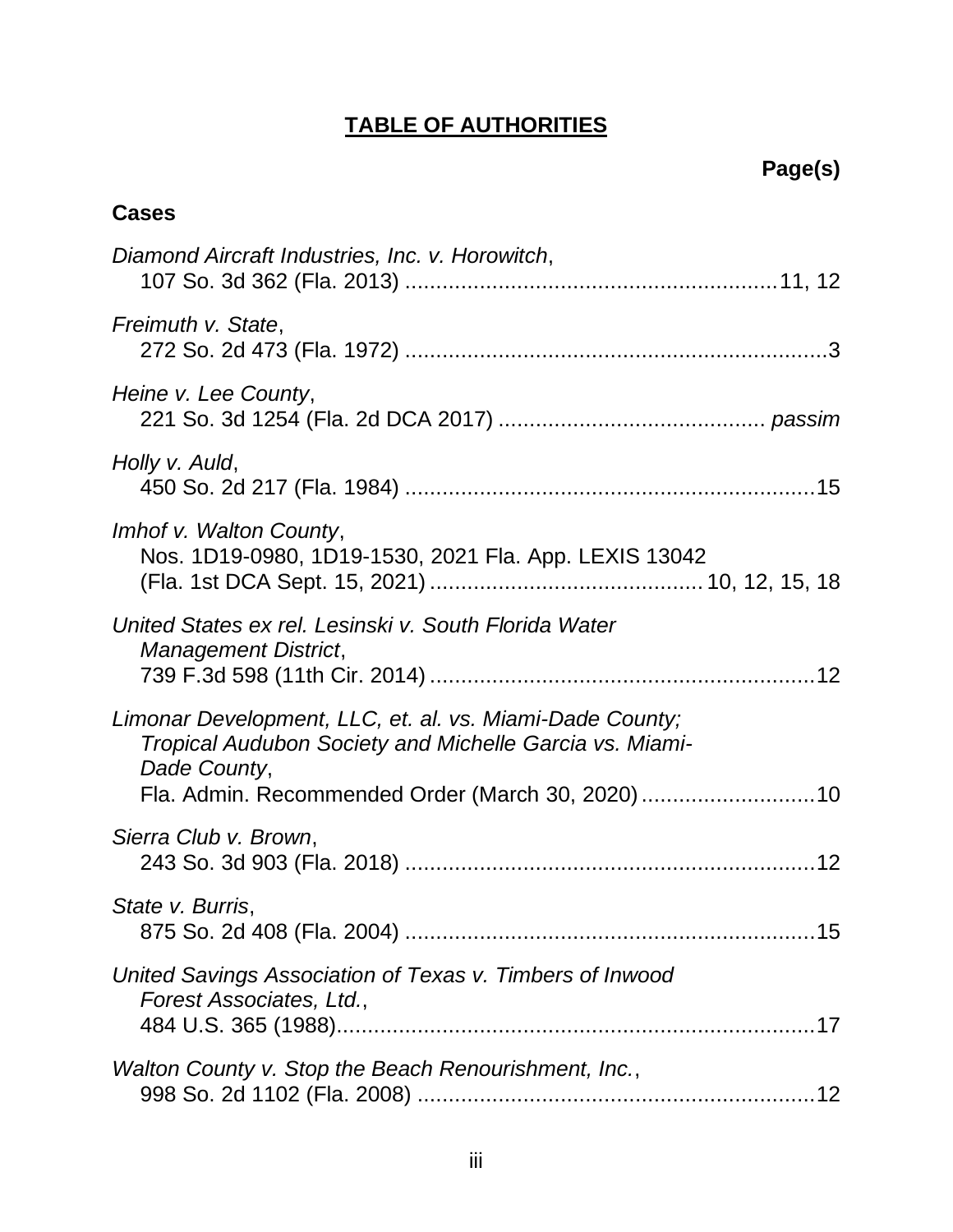| Weber v. Dobbins,                                                                                      |  |
|--------------------------------------------------------------------------------------------------------|--|
| <b>Constitutional Provisions and Statutes</b>                                                          |  |
|                                                                                                        |  |
|                                                                                                        |  |
|                                                                                                        |  |
|                                                                                                        |  |
|                                                                                                        |  |
|                                                                                                        |  |
|                                                                                                        |  |
|                                                                                                        |  |
|                                                                                                        |  |
|                                                                                                        |  |
|                                                                                                        |  |
| Water Resources Development Act of 2000, Pub. L. No. 106-                                              |  |
| $\mathbf{A}$ and $\mathbf{A}$ are the set of $\mathbf{A}$ and $\mathbf{A}$ are the set of $\mathbf{A}$ |  |

# **Other Authorities**

Miami-Dade Comprehensive Development Master Plan………...……..2, 7-9

National Academies of Sciences Engineering and Medicine: Progress Towards Restoring the Everglades: The Eighth Biennial Review – 2020.3-5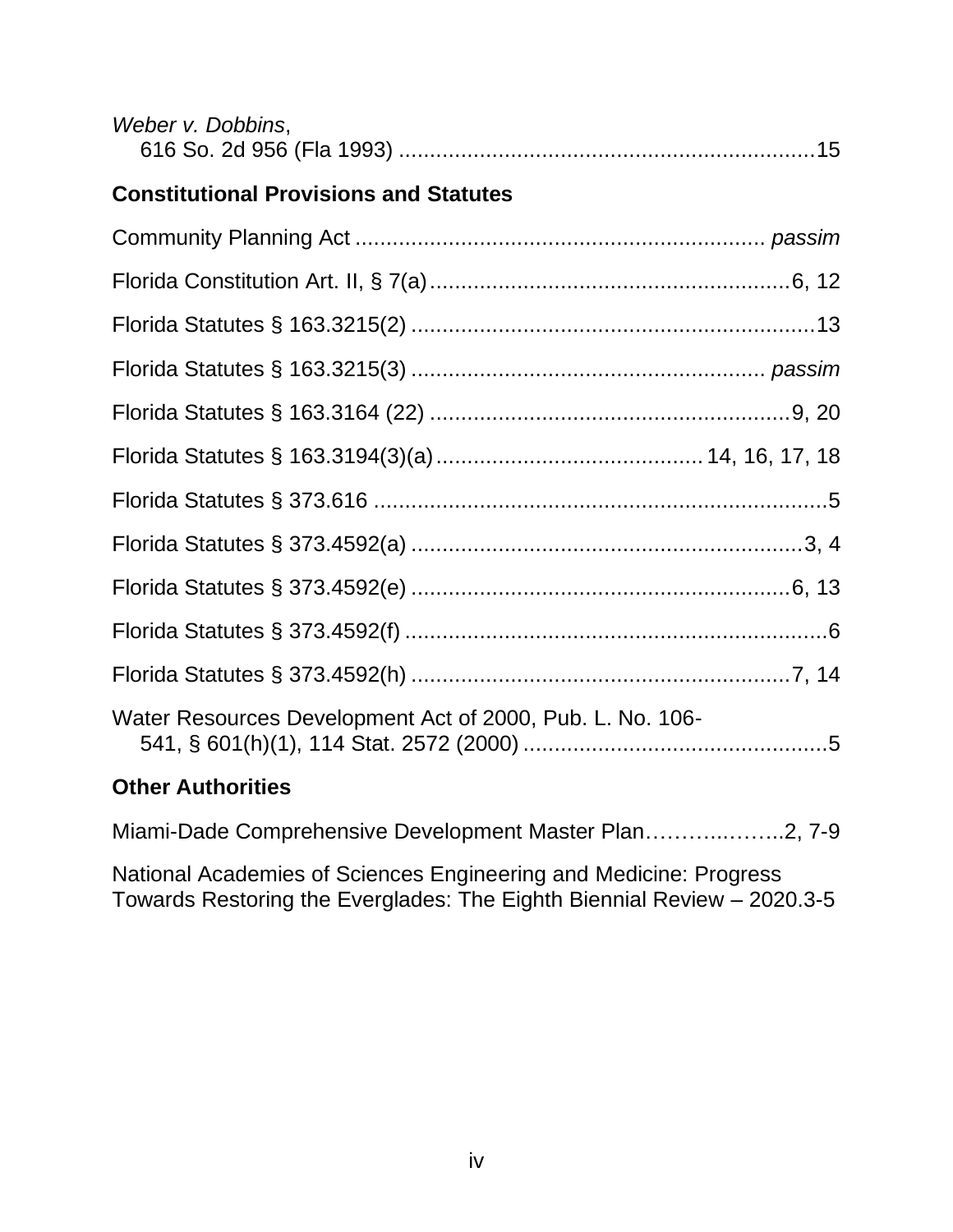#### <span id="page-4-0"></span>**I. IDENTITY AND INTEREST OF AMICI CURIAE**

Amicus Curiae Tropical Audubon Society, Inc., is a grassroots environmental and conservation organization with members throughout Florida. Tropical Audubon's mission is to conserve and restore South Florida ecosystems, focusing on birds, other wildlife, and their habitats.

Amicus Curiae Friends of the Everglades, Inc., is also a grassroots environmental and conservation organization with members throughout Florida. Friends of the Everglades' mission is to preserve, protect, and restore the only Everglades in the world.

<span id="page-4-2"></span>Amici Curiae appear in this case to highlight the conflict between the trial court's interpretation of the Community Planning Act and the legislative and constitutional intent to ensure the protection of the Everglades ecosystem and natural resources through the Community Planning Act and local comprehensive plans.

#### <span id="page-4-1"></span>**II. IMPACTS OF THIS RULING ON EVERGLADES RESTORATION**

<span id="page-4-3"></span>The trial court's misreading of Section 163.3215(3), Florida Statutes, threatens longstanding state, federal, and tribal partnerships, billions of dollars in ecosystem investments and benefits, and natural resources like the Everglades essential for our continued ability to live in Florida. For over 20 years, residents of Florida and the Florida Legislature have made their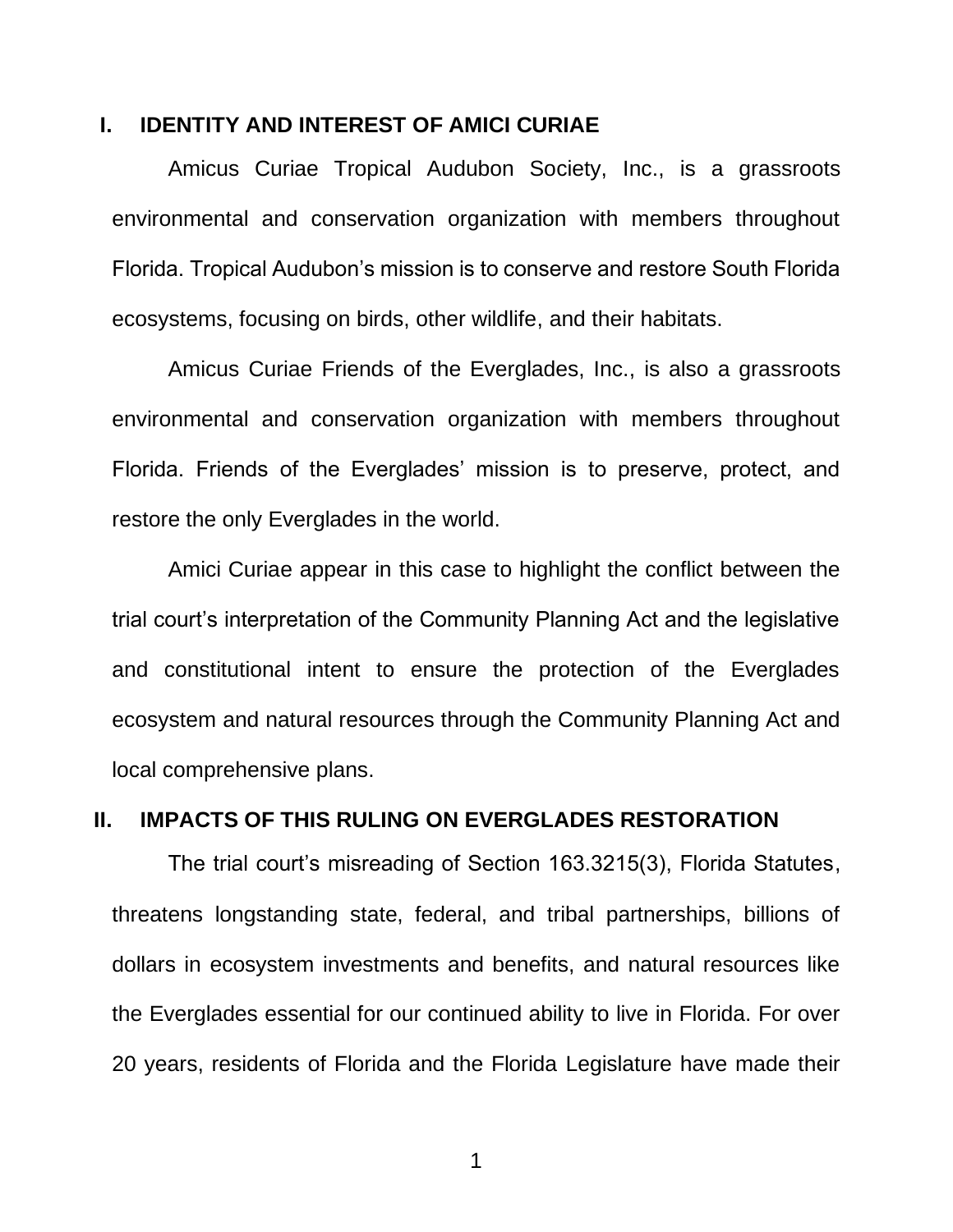intent to protect the Everglades clear through a constitutional amendment, a plethora of legislation, and billions of dollars of investment. Comprehensive plans provide a critical mechanism through which these priorities are codified, protected, and implemented. *See, e.g.*, Miami-Dade Comprehensive Development Master Plan, Land Use Element Objective LU-3. ("The location, design and management practices of development and redevelopment in Miami-Dade County shall ensure the protection of natural resources and systems . . . by reflecting the management policies contained in resource planning and management plans . . . included in the Comprehensive Everglades Restoration Plan approved by Congress through the Water Resources Development Act of 2000.").<sup>1</sup> The trial court's interpretation of Section 163.3215(3) limiting the ability to challenge conflicts with these comprehensive plans undermines the Legislature's established commitment to protecting the Everglades ecosystem. This Court should ensure that its interpretation of Section 163.3215(3) does not undermine the legislative intent to protect the Everglades and our natural resources.

<sup>1</sup> *Comprehensive Development Master Plan (CDMP) Adopted Components*, Miami-Dade Cnty., https://www.miamidade.gov/planning/cdmp-adopted.asp (last visited Nov. 22, 2021).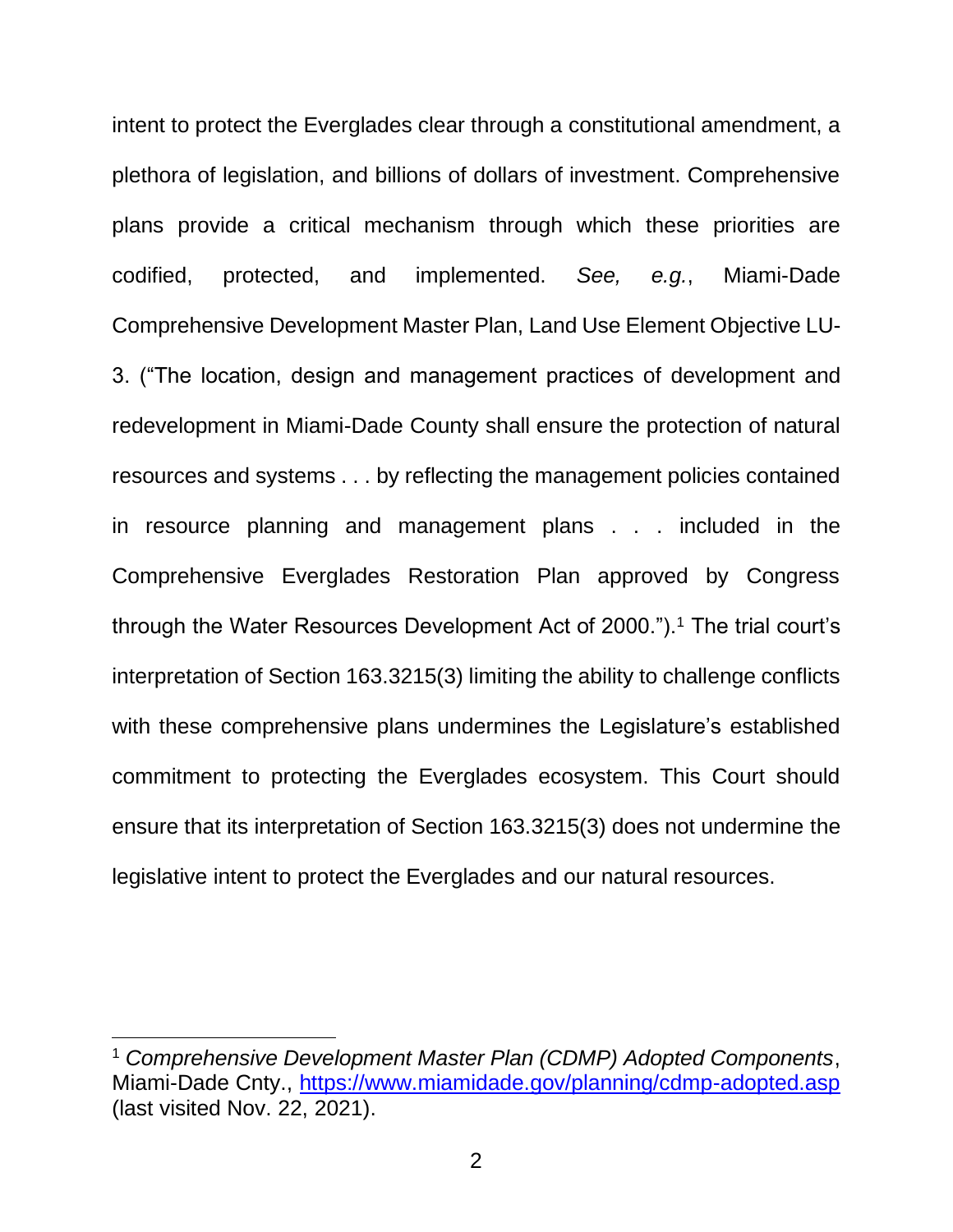#### <span id="page-6-0"></span>**A. Everglades and the Comprehensive Everglades Restoration Plan**

The Everglades ecosystem runs from the north end of the Kissimmee River watershed to Florida Bay and the Florida Keys. In its historic natural state, the Everglades encompassed roughly 3 million acres of slow-moving water and biota and created a diverse range of ecosystems dependent on elevation and the specific quantity, quality, and timing of water. Nat'l Acads. of Scis., Eng'g, and Med., *Progress Toward Restoring the Everglades*: *The Eighth Biennial Review - 2020*, 23 (2021), https://www.nap.edu/catalog/25853/progress-toward-restoring-the-

everglades-the-eighth-biennial-review-2020 (hereinafter "NAS").<sup>2</sup> "[T]he Everglades ecological system not only contributes to South Florida's water supply, flood control, and recreation, but serves as the habitat for diverse species of wildlife and plant life. The system is unique in the world and one of Florida's great treasures." Fla. Stat. § 373.4592(a).

<span id="page-6-2"></span>However, in the late 1800s, the Everglades ecosystem began to be drained to create dry land that could be used for agriculture and development. *NAS*, at 23. In doing so, the natural hydrology of the Everglades was destroyed and the ecosystem benefits needed to sustain

<span id="page-6-1"></span><sup>&</sup>lt;sup>2</sup> "[C]ourts may take judicial notice of official records of administrative agencies without more." *Freimuth v. State,* 272 So. 2d 473, 475 (Fla. 1972).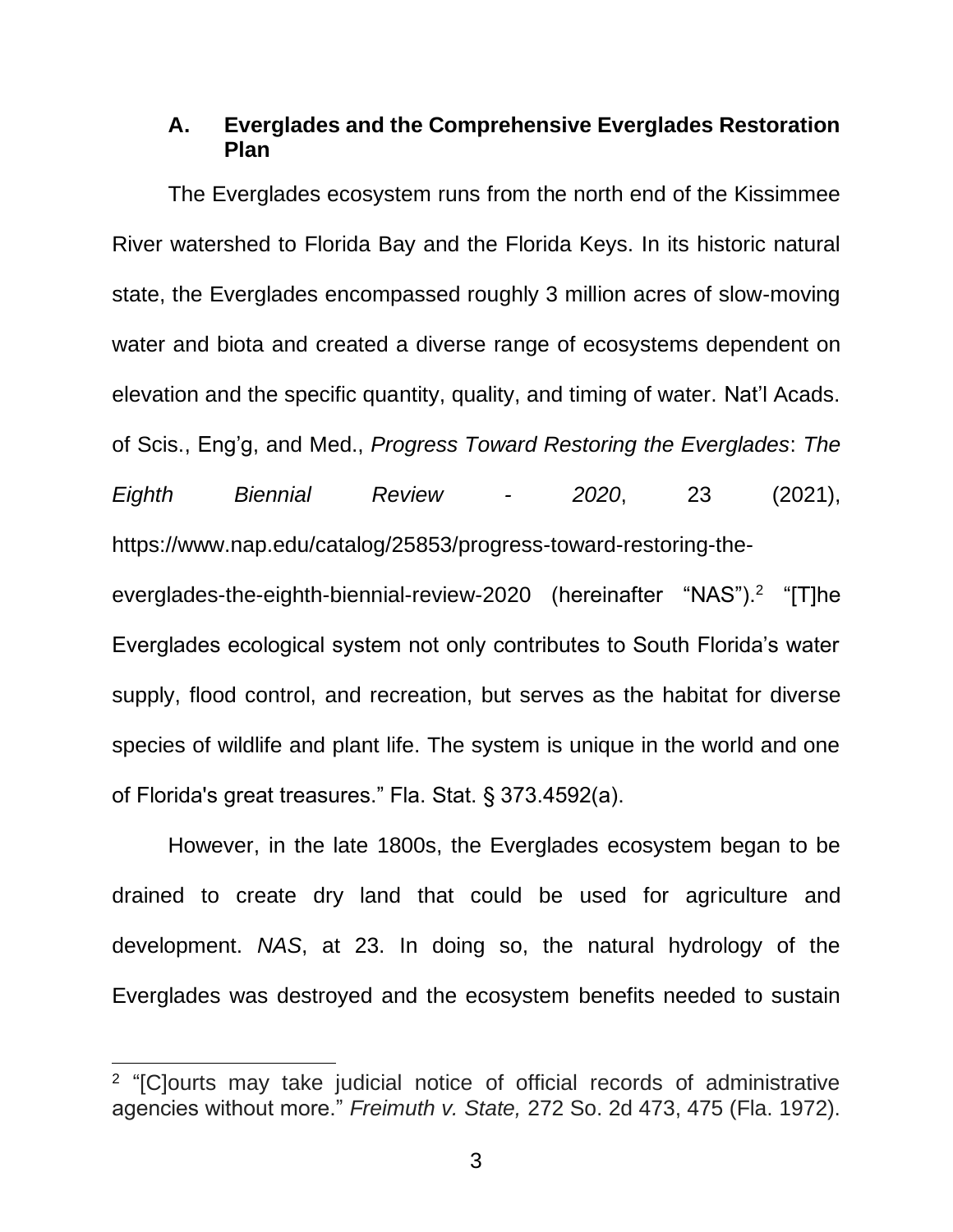living in South Florida were decimated. *Id.* at 23–25. "Today, the federal government has listed 78 plant and animal species in South Florida as threatened or endangered, with many more included on state lists." *Id.* at 25. Urban and agricultural development have reduced the Everglades to about one-half its predrainage area, and development has contaminated its water with chemicals such as phosphorus, nitrogen, sulfur, mercury, and pesticides. *Id.* at 24‒25. "The Everglades ecological system is endangered as a result of adverse changes in water quality, and in the quantity, distribution, and timing of flows, and, therefore, must be restored and protected." Fla. Stat. §373.4592(a).

<span id="page-7-0"></span>In response to this problem, "a powerful political consensus developed among federal agencies, Native American tribes, state agencies and commissions, county governments, and conservation organizations" to restore this critical ecosystem. *NAS*, at 25. Their collective solution was the Comprehensive Everglades Restoration Plan ("CERP"), one of the most ambitious restoration efforts ever conceived. *Id.* at 15, 25.

As stated by the National Academy of Sciences, "[t]his unprecedented project envisioned the expenditure of billions of dollars in a multidecadal effort to achieve ecological restoration by reestablishing the hydrologic characteristics of the Everglades, where feasible, and to create a water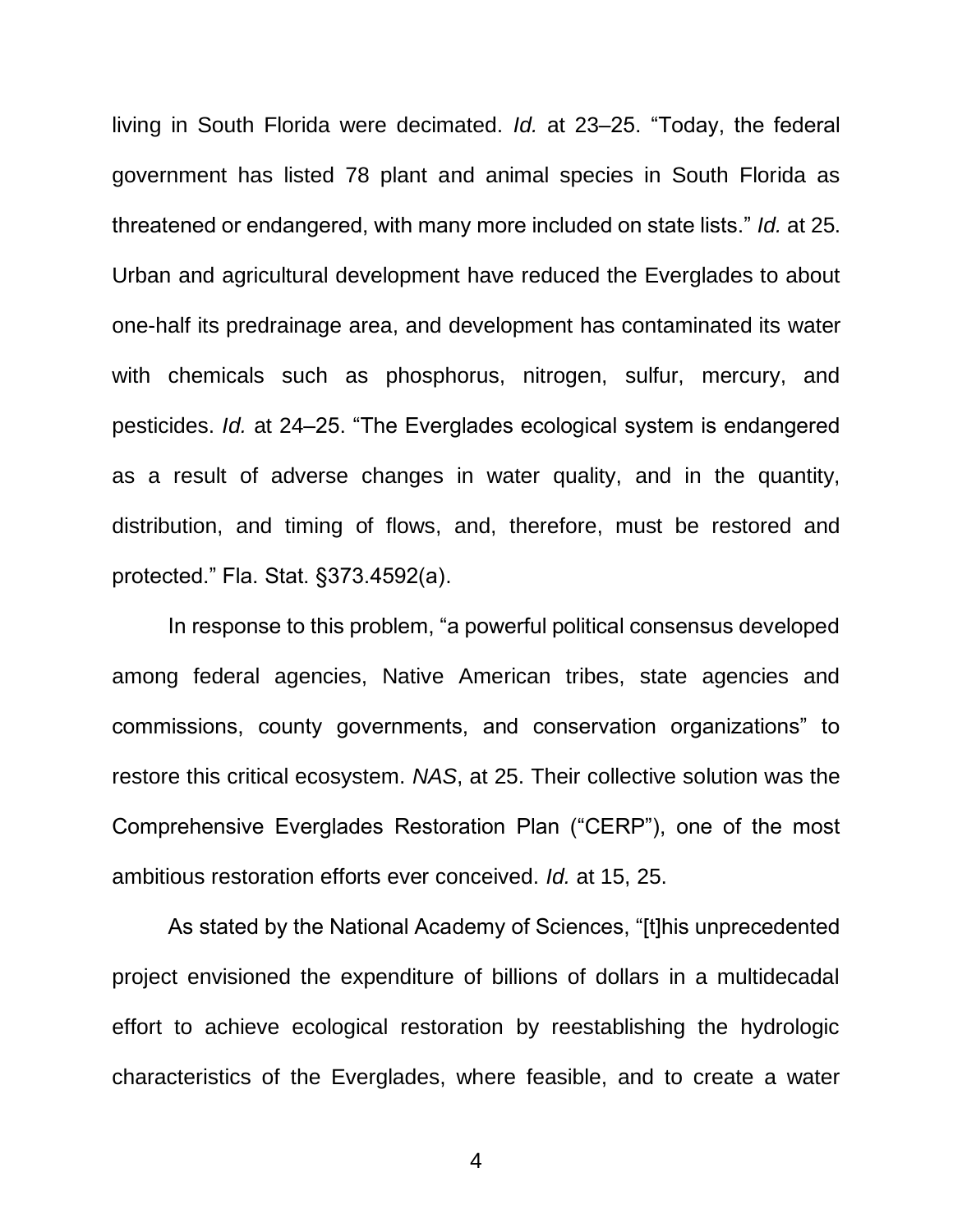system that simultaneously serves the needs of both the natural and the human systems of South Florida." *Id.* at 15. This includes "restoration, preservation, and protection of the South Florida ecosystem while providing for other water-related needs of the region, including water supply and flood protection." Water Resources Development Act of 2000, Pub. L. No. 106- 541, § 601(h)(1), 114 Stat. 2572 (2000).

<span id="page-8-2"></span>CERP envisioned 68 individual projects to be constructed at a cost of \$23.2 billion with a contribution of \$200 million of state and \$200 million of federal funds annually. *NAS*, at 30, 40. Today the partnership between state, federal, and tribal entities continues in strength, and in 2020 alone state funding for CERP projects reached nearly \$373 million and federal funding totaled \$247 million. *Id.* at 40‒41.

#### <span id="page-8-1"></span><span id="page-8-0"></span>**B. The Florida Legislature Has Made Clear that Everglades Restoration Is a Top Priority**

The Florida Legislature has long recognized and reaffirmed the importance of prioritizing Florida's natural resources and the Everglades ecosystem through legislative language, mandates, and actions. *See* Fla. Stat. § 373.616. So much so that it is embedded in our state constitution: "It shall be the policy of the state to conserve and protect its natural resources and scenic beauty. Adequate provision shall be made by law for the abatement of air and water pollution and of excessive and unnecessary noise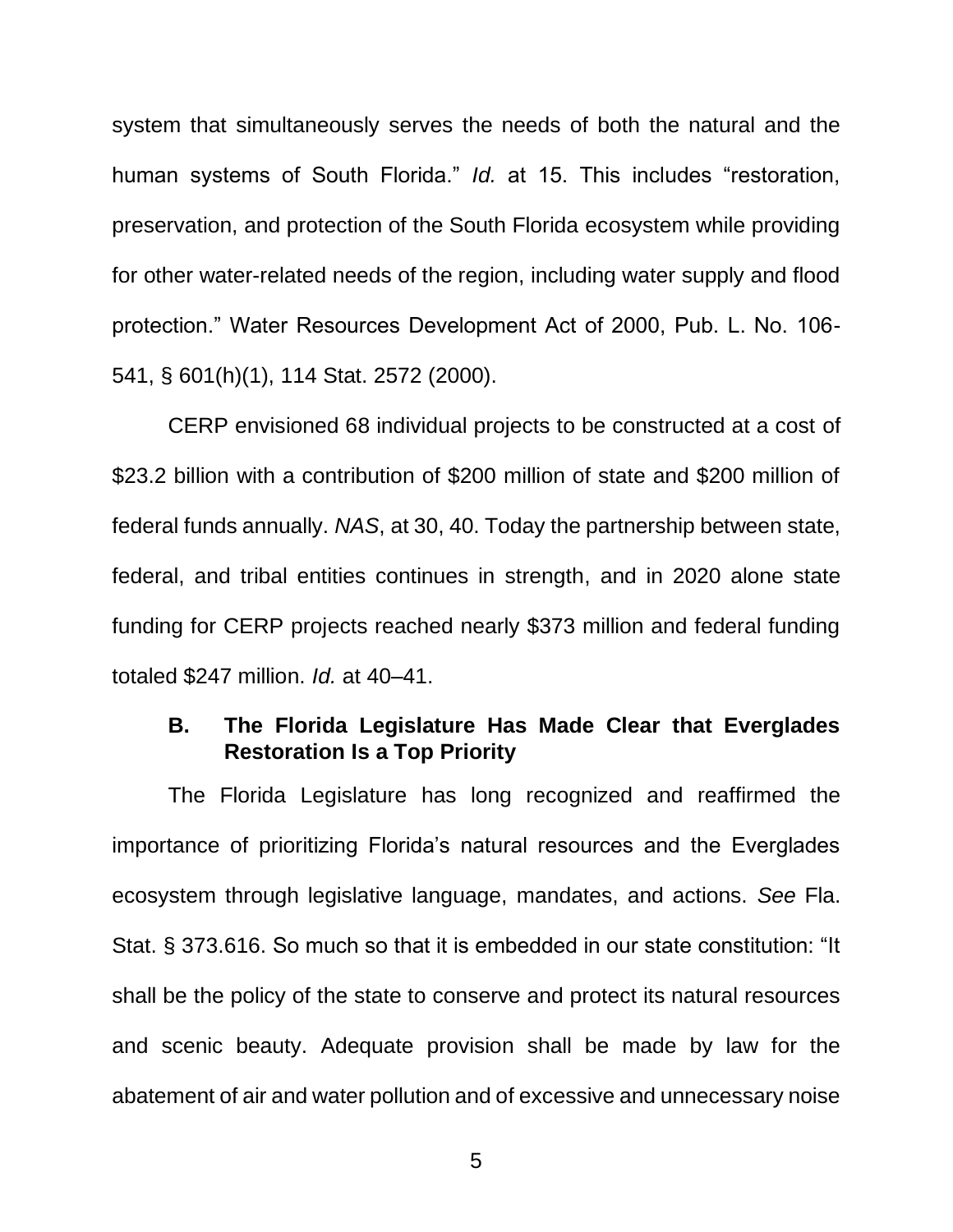and for the conservation and protection of natural resources." Art. II, § 7(a),

Fla. Const.

<span id="page-9-0"></span>The implementation of this constitutional policy through the extensive

investment in CERP and Everglades restoration is codified throughout the

Florida Statutes:

The Legislature recognizes that the Everglades ecosystem must be restored both in terms of water quality and water quantity and must be preserved and protected in a manner that is long term and comprehensive. Fla. Stat. § 373.4592(e).

<span id="page-9-2"></span><span id="page-9-1"></span>It is the intent of the Legislature to expedite plans and programs for improving water quantity reaching the Everglades, correcting longstanding hydroperiod problems, increasing the total quantity of water flowing through the system, providing water supply for the Everglades National Park, urban and agricultural areas, and Florida Bay, and replacing water previously available from the coastal ridge in areas of southern Miami-Dade County. Fla. Stat. § 373.4592(f).

Likewise, the federal government has repeatedly prioritized Everglades restoration by consistently passing Everglades project legislation and providing funding for such projects. *NAS*, at 41.

With shared priorities for preserving this crucial ecosystem and the South Florida communities that depend on it, the state of Florida and the federal government have formed a unique partnership that has persevered for over 20 years.

As stated by the Florida Legislature, "Everglades [restoration] represents by far the largest environmental cleanup and restoration program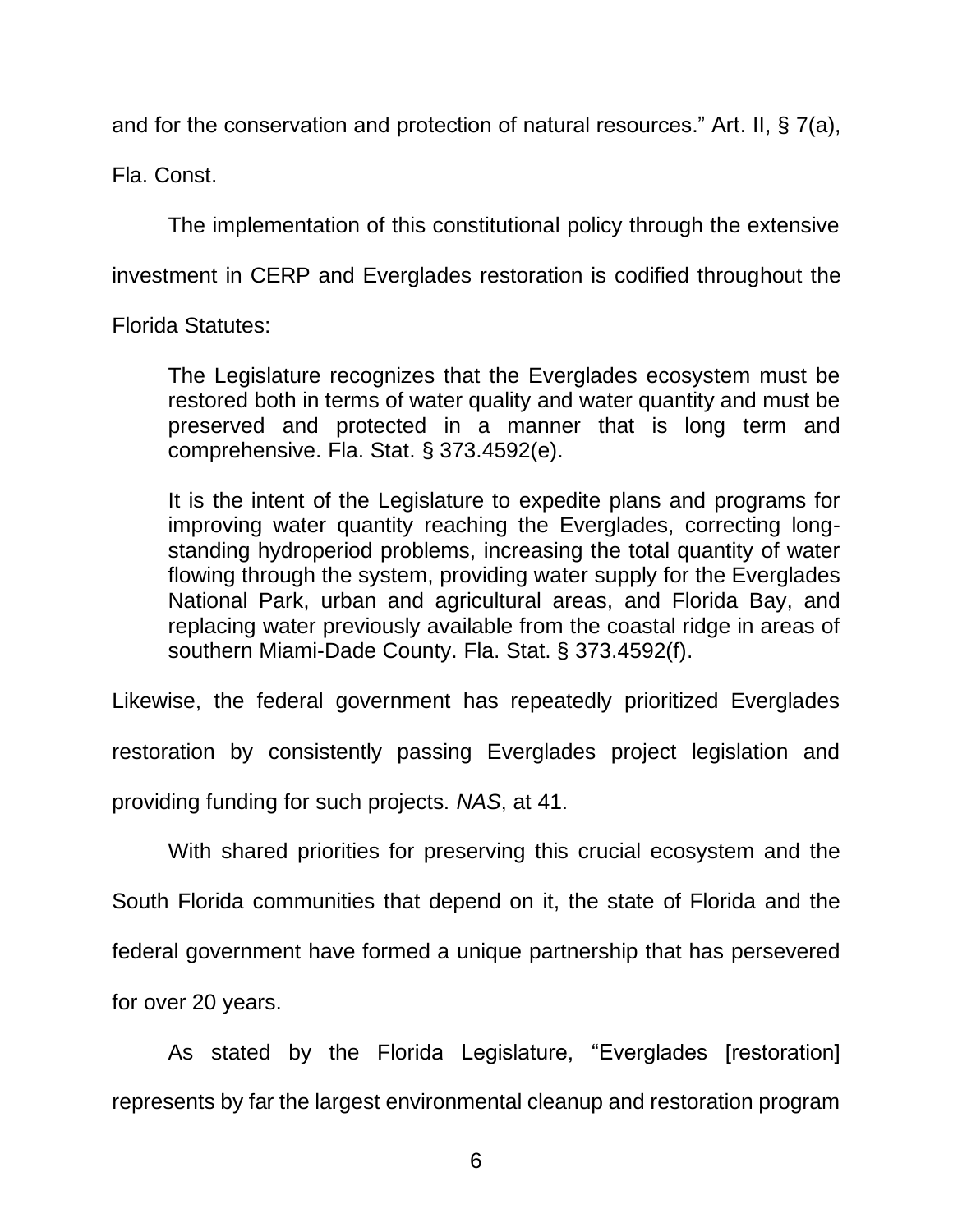of this type ever undertaken, and the returns from substantial public and private investment must be maximized so that available resources are managed responsibly." Fla. Stat. § 373.4592(h).

#### <span id="page-10-1"></span><span id="page-10-0"></span>**C. The Trial Court's Ruling Threatens Everglades Restoration and Ignores the Language of Section 163.3215(3).**

Everglades restoration not only provides evidence that the Legislature did not intend to create the limitations that the trial court has created in Section 163.3215(3), but it also provides a salient example of how state priorities are incorporated into comprehensive plans, and how those priorities could be hamstrung if this Court affirms the trial court's flawed interpretation of Section 163.3215(3). The Comprehensive Development Master Plan in Miami-Dade County implements the state's Everglades priorities and contains language expressly protecting these priorities. *See, e.g.,* Miami-Dade Cnty., Comprehensive Development Master Plan, Land Use Element Objective LU-3C ("Development in the [eastern] Everglades . . . shall be limited to uses, designs and management practices which are consistent with adopted State regulations and policies, the Comprehensive Everglades Restoration Plan, and related federal, State or County policies, plans or regulations as may be formulated, consistent with the goals,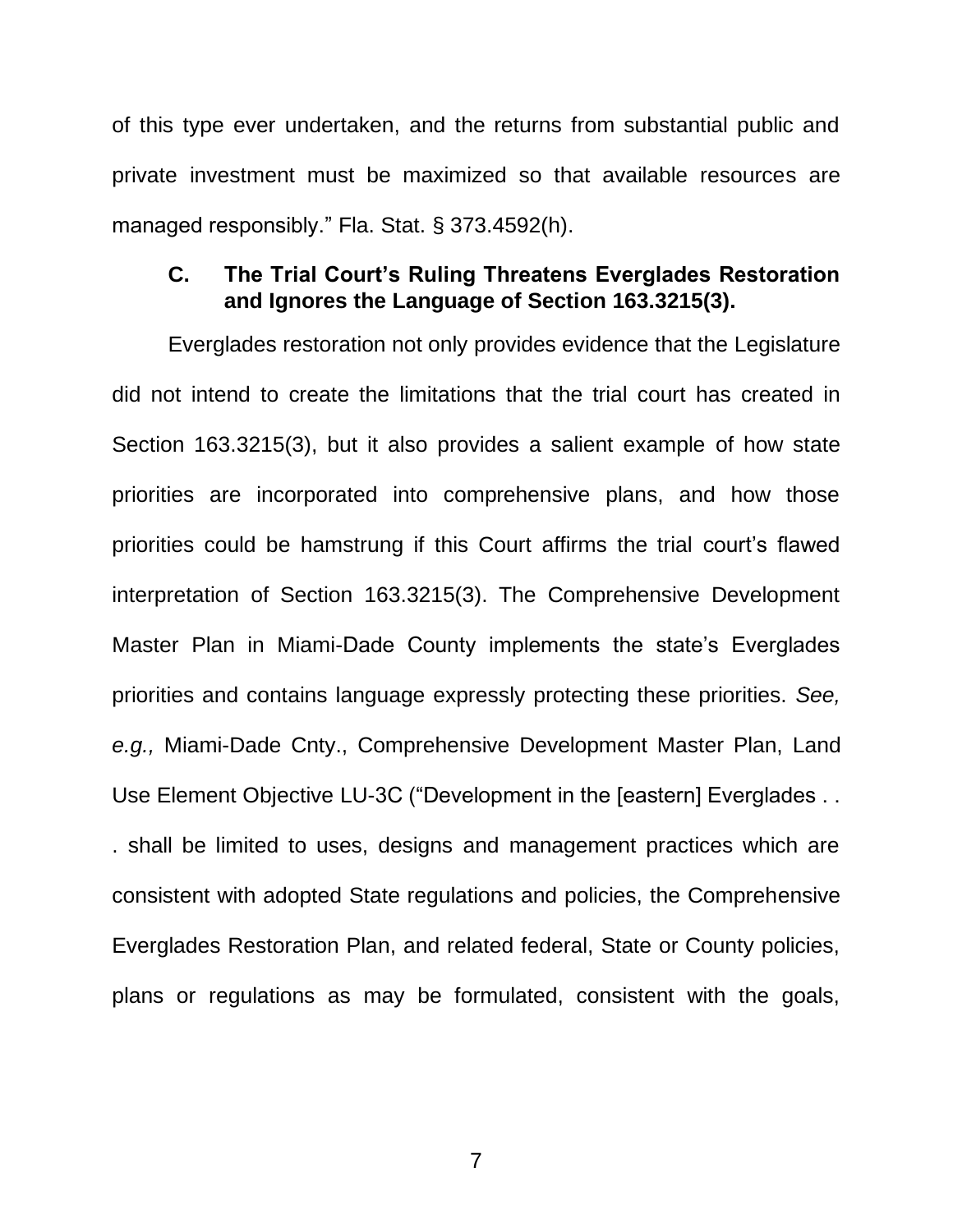objectives and policies of this comprehensive plan.").<sup>3</sup> But under the trial court's reading of Section 163.3215(3), would-be challengers of proposed development orders "[in]consistent . . . with the goals, objectives and policies of [CERP]," as stated in the Miami-Dade County Comprehensive Development Master Plan, would have additional barriers to navigate in asking a court to ensure the developments do not impede CERP implementation. Such an interpretation ignores the broad legislative mandate to protect Everglades resources and misunderstands the growth management structure that the state created to allow communities both to set development priorities in their respective regions and to protect and implement statewide priorities and investments.

None of this is suggested—let alone required—by the language of Section 163.3215(3). In addition to limiting development order challenges to only those comprehensive plan inconsistencies pertaining to "use, density, and intensity," the trial court's inaccurate reading of Section 163.3215(3) also misunderstands the scope of challenges to "use, density and intensity" by

<sup>3</sup> *See, also,* Miami-Dade Cnty., Comprehensive Development Master Plan, Policy LU-8G (finding that Everglades National Park and certain Everglades ecosystems areas cannot be considered in expanding the urban development boundary); *id.* at p. I-77 (limiting the types of development permitted in certain Everglades ecosystem areas); *id.* at I-78 (mandating compatibility in certain areas with environmentally significant lands and CERP).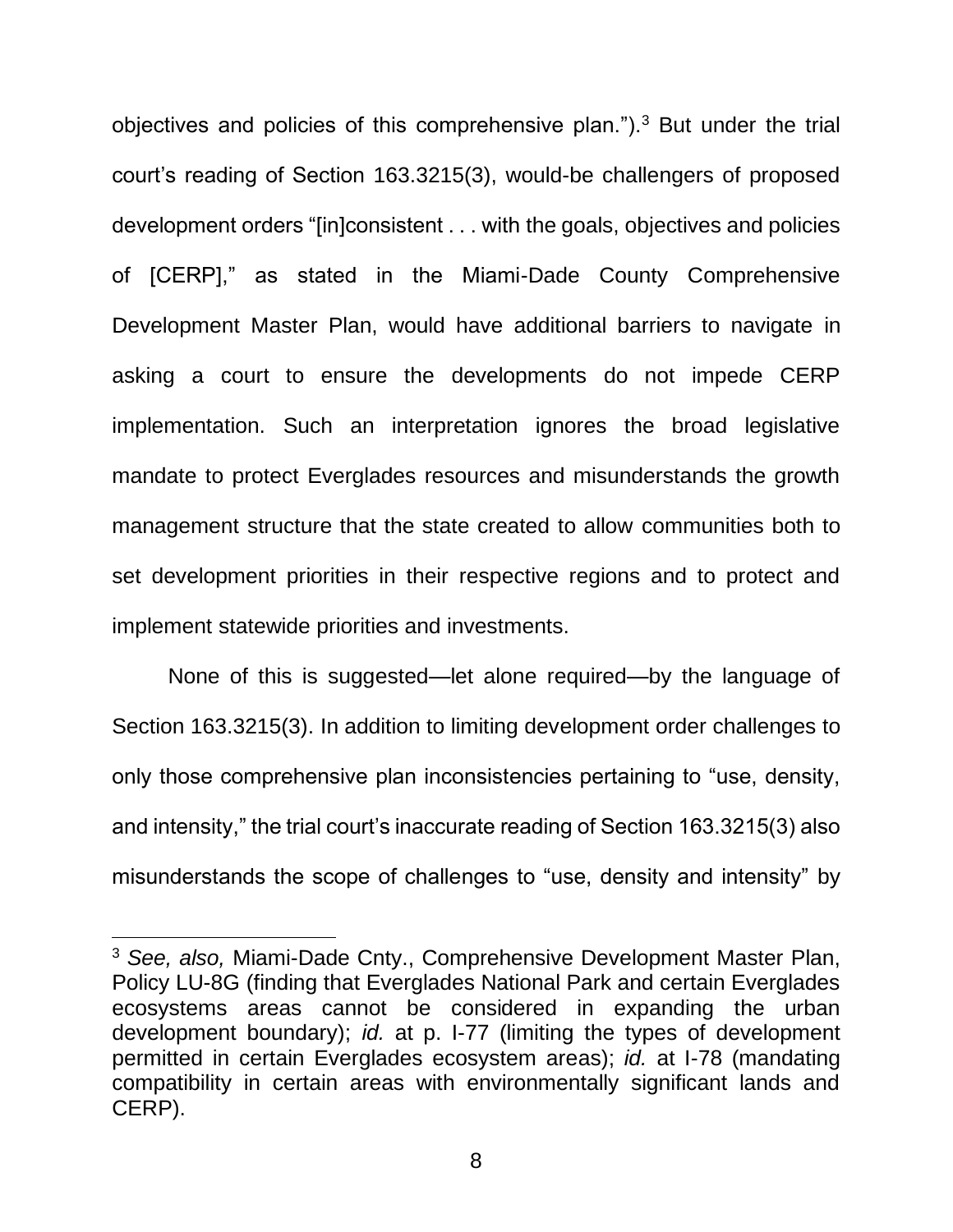<span id="page-12-0"></span>further narrowing those terms and ignoring a statutory definition which provides protections for inappropriate "use of or demand on natural resources." *See* Fla. Stat. § 163.3164 (22) (defining the term "intensity" as used in Fla. Stat. § 163.3215(3) to include "use of or demand on natural resources"). Contrary to the trial court's ruling, the language of Section 163.3215(3) enshrines the rights of challengers to ensure that development orders comport with county comprehensive plans and do not inappropriately impact the "use of or demand on natural resources." This mandate in the Community Planning Act protects the state's ability to design, commit to, and implement policies and plans like CERP that protect and restore our state's natural heritage. The trial court's ruling threatens these protections.

Despite the Everglades protections established in Miami-Dade County's Comprehensive Development Master Plan, the Everglades ecosystem and the federal and state investments associated with its restoration are under attack. Miami-Dade County has either approved or moved forward with multiple applications to expand the Urban Development Boundary<sup>4</sup> to allow for development in Everglades lands needed for

<sup>4</sup> Two especially significant threats include an attempt to build a highway extension in Everglades wetlands—wetlands critical for recharging our drinking water wells and conveying water through Everglades National Park and Miami-Dade County—and a 900-acre industrial park in a Coastal High Hazard Zone on lands the Army Corps of Engineers and state value for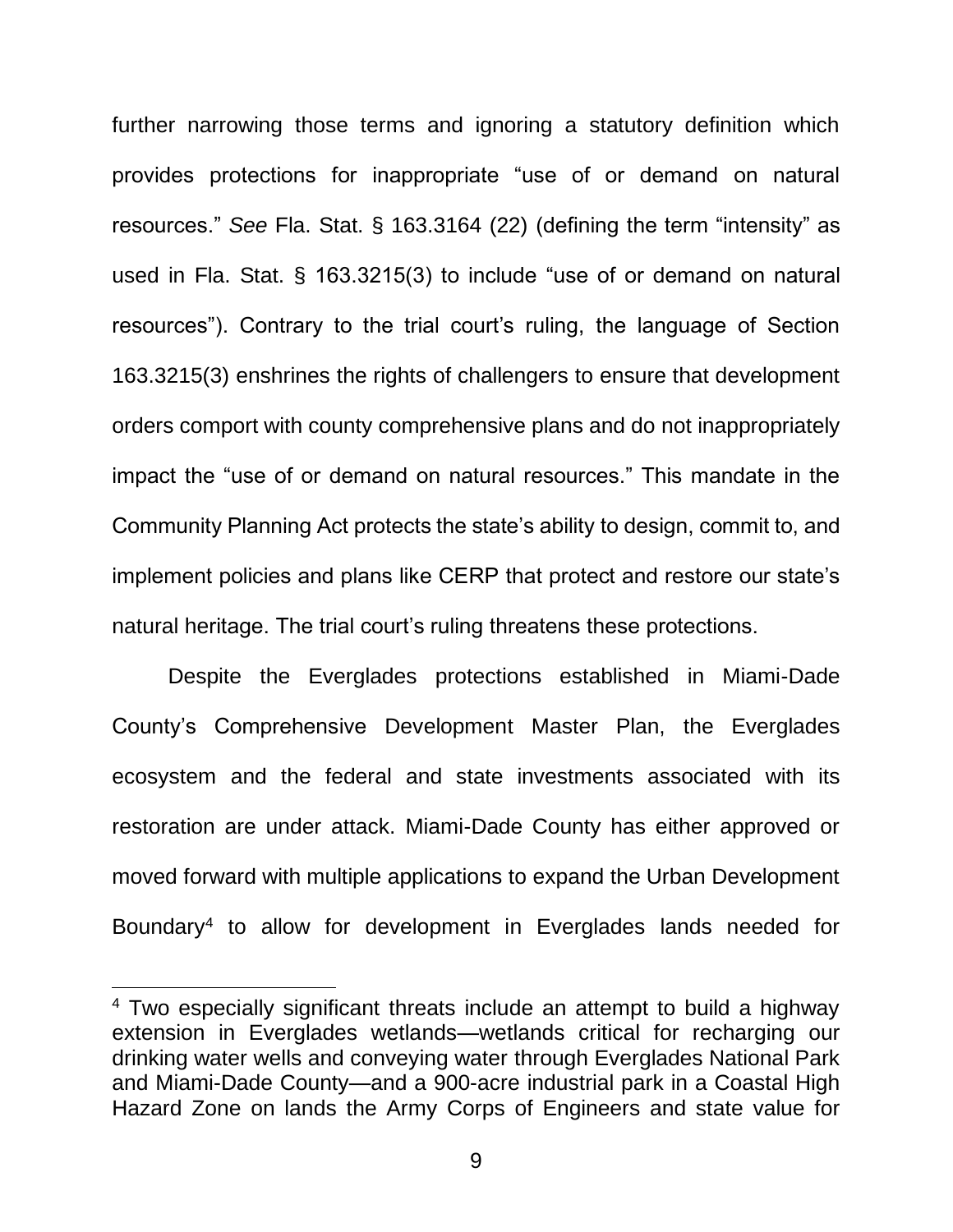restoration, flood mitigation, and drinking water; development orders with these impacts would similarly threaten Everglades resources.

Many development threats to the Everglades and the CERP investment can only be defended through the Section 163.3215(3) process as it currently stands.<sup>5</sup> The trial court's ruling degrades the protections that comprehensive plans and Section 163.3215(3) provide the Everglades and other critical state resources by providing a path for developers to argue that certain inconsistent development is outside the scope of Section 163.3215(3).

This Court should ensure that its interpretation of Section 163.3215(3) does not undermine the Legislature's commitment to Everglades restoration.

<span id="page-13-1"></span>inclusion in a major CERP project aimed at restoring Biscayne Bay. *Limonar Dev., LLC, et. al. vs. Miami-Dade Cnty.; Tropical Audubon Soc'y and Michelle Garcia vs. Miami-Dade Cnty.*, Fla. Admin. Recommended Order (March 30, 2020) (on file with Clerk, Div. of Admin. Hearings); Memorandum from Daniella Levine-Cava, Miami-Dade Cnty. Mayor, to Jose "Pepe" Diaz, Chairman, Miami-Dade Cnty. Bd. of Cnty. Comm'rs, and Board of County Commissioners (Sept. 9, 2021), https://www.miamidade.gov/govaction/legistarfiles/ Matters/Y2021/212100.pdf.

<span id="page-13-0"></span><sup>5</sup> The First District Court of Appeal's interpretation of Section 163.3215(3) in *Imhof v. Walton County*, Nos. 1D19-0980, 1D19-1530, 2021 Fla. App. LEXIS 13042 (Fla. 1st DCA Sept. 15, 2021), protects the ability to challenge inappropriate impacts to Everglades ecosystems and other natural resources.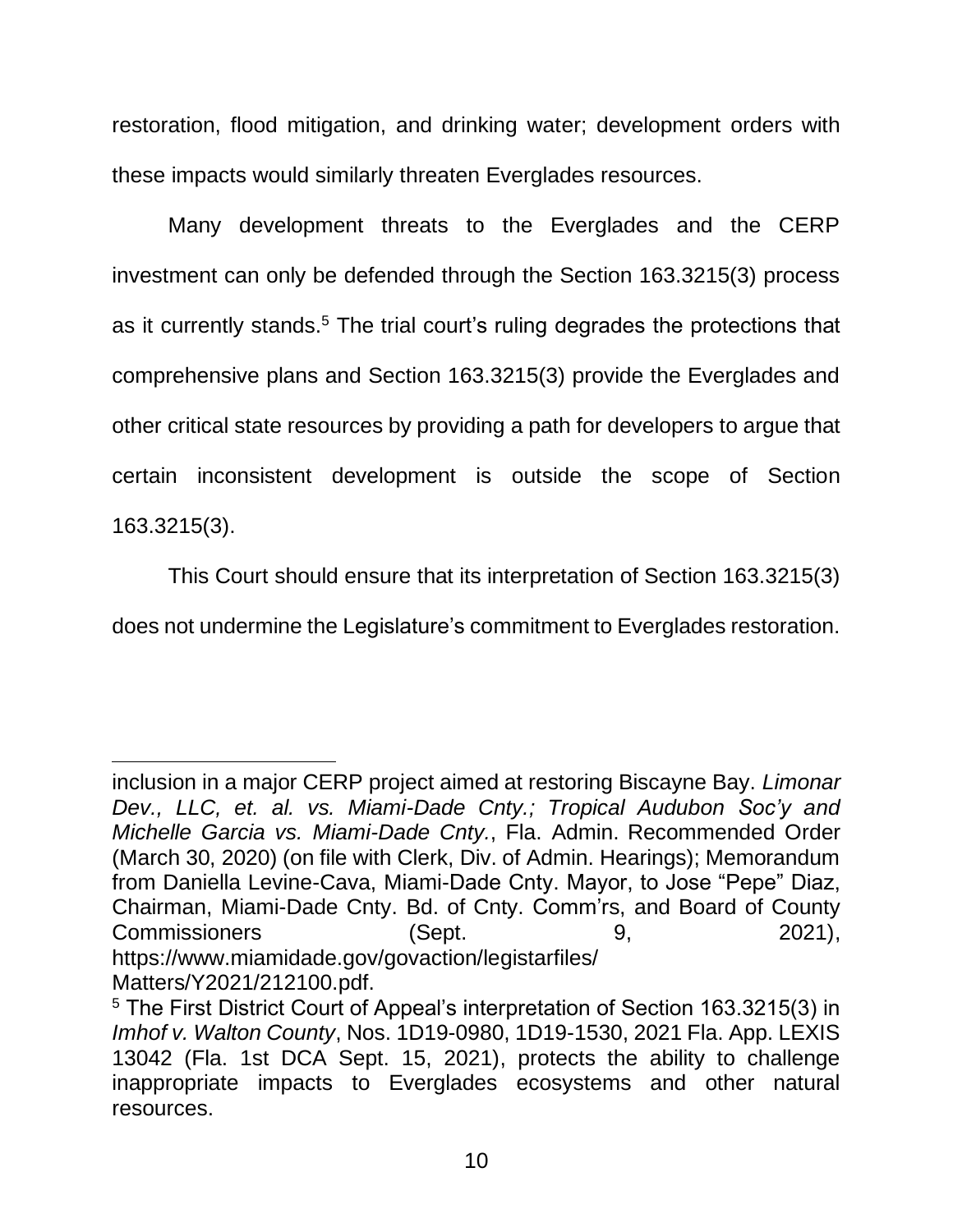#### <span id="page-14-1"></span><span id="page-14-0"></span>**III. LEGAL ARGUMENT**

#### **A. Section 163.3215(3) Must Be Read in Harmony with Florida's Constitution and Legislation**

State laws prioritizing Everglades restoration confirm the legislative intent that Section 163.3215(3) allow challenges to development that impacts important state and federal resources based on any inconsistency with a comprehensive plan. Limiting the breath of Section 163.3215(3) challenges to only use, density, and intensity—and further narrowing the definition of those words as the trial court did—undermines the clear intent of the Legislature to prioritize Everglades restoration and the protection of important state resources, and could jeopardize the partnership created between the state, federal government, and tribes and the billions of dollars invested in environmental restoration and protection.

<span id="page-14-3"></span><span id="page-14-2"></span>As this Court noted in *Heine v. Lee County*, 221 So. 3d 1254, 1257 (Fla. 2d DCA 2017), "[l]egislative intent is the polestar that guides our analysis regarding the construction and application of [a] statute." *Diamond Aircraft Indus., Inc. v. Horowitch*, 107 So. 3d 362, 367 (Fla. 2013). When the plain meaning of the text of the statute is in dispute, courts are empowered to examine legislative intent through other means. *Id.* While this Court found in *Heine* that the statute is clear and unambiguous—and therefore did not look past the plain language of only Section 163.3215(3)—the conflict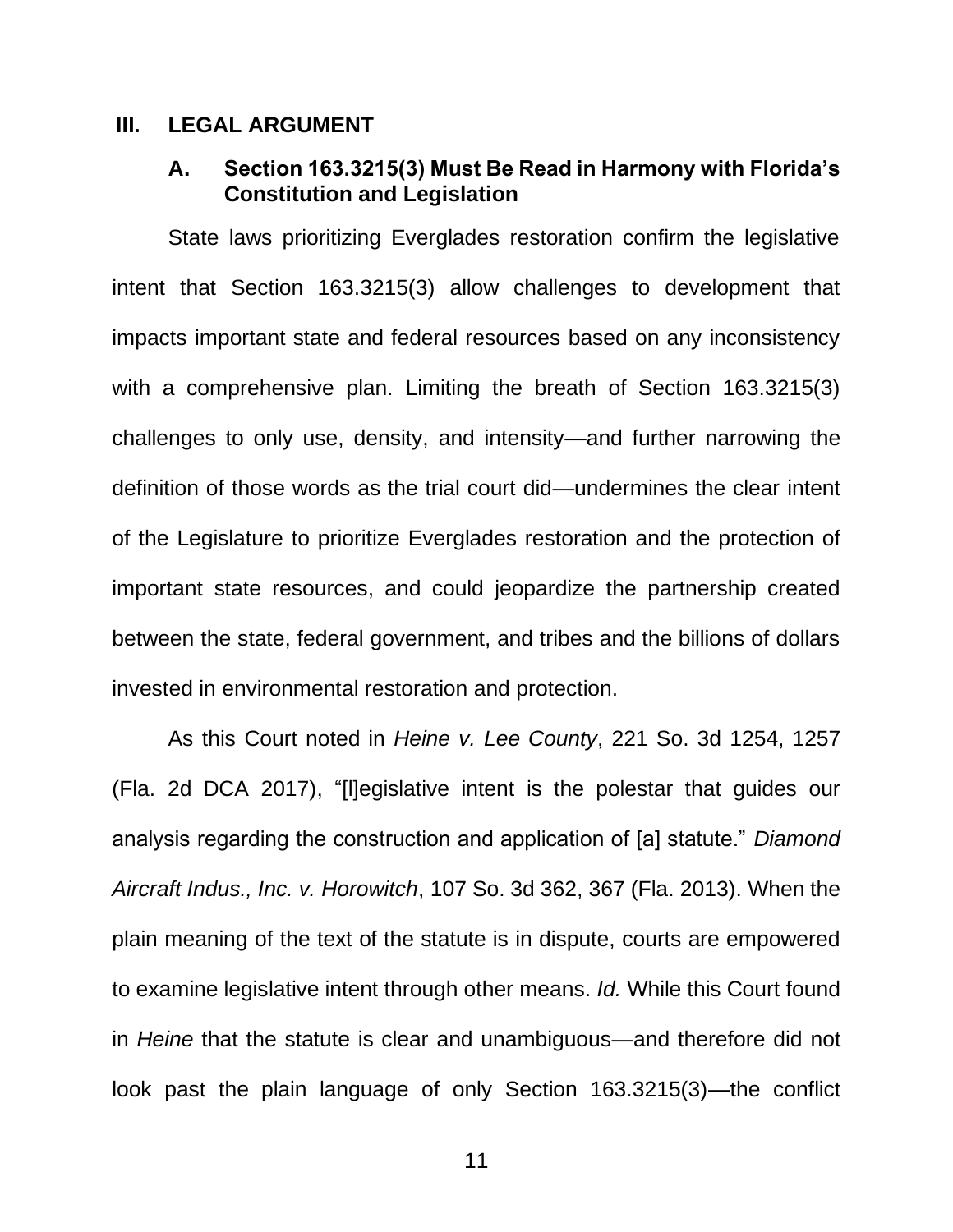<span id="page-15-1"></span>between this Court's interpretation of Section 163.3215(3) and the First District's interpretation makes clear that the statute is subject to more than one interpretation. *See Imhof*, 2021 Fla. App. LEXIS 13042, at \*20. This Court is thus empowered to consider legislative intent outside the plain language of Section 163.3215(3). *Diamond*, 107 So. 3d at 367.

<span id="page-15-5"></span><span id="page-15-4"></span><span id="page-15-3"></span><span id="page-15-2"></span><span id="page-15-0"></span>As discussed above, the Florida Legislature has made it clear that Everglades restoration and protecting our natural resources is a top priority in the state, and the people of Florida have codified their intent to prioritize this not only throughout legislation, but in our state constitution: "It shall be the policy of the state to conserve and protect its natural resources and scenic beauty. *Adequate provision shall be made by law* for the abatement of air and water pollution and of excessive and unnecessary noise and for the conservation and protection of natural resources." Art II, § 7(a), Fla. Const. (emphasis added). "[P]reservation of the environment is an express constitutional policy preference." *Sierra Club v. Brown*, 243 So. 3d 903, 911 n.9 (Fla. 2018); *see Walton Cnty. v. Stop the Beach Renourishment, Inc.*, 998 So. 2d 1102, 1110 (Fla. 2008) (finding that article II, section 7(a) of the Florida Constitution establishes Florida's constitutional duty to conserve and protect Florida's beaches as important natural resources); *see United States ex rel. Lesinski v. S. Fla. Water Mgmt. Dist.*, 739 F.3d 598, 605 (11th Cir.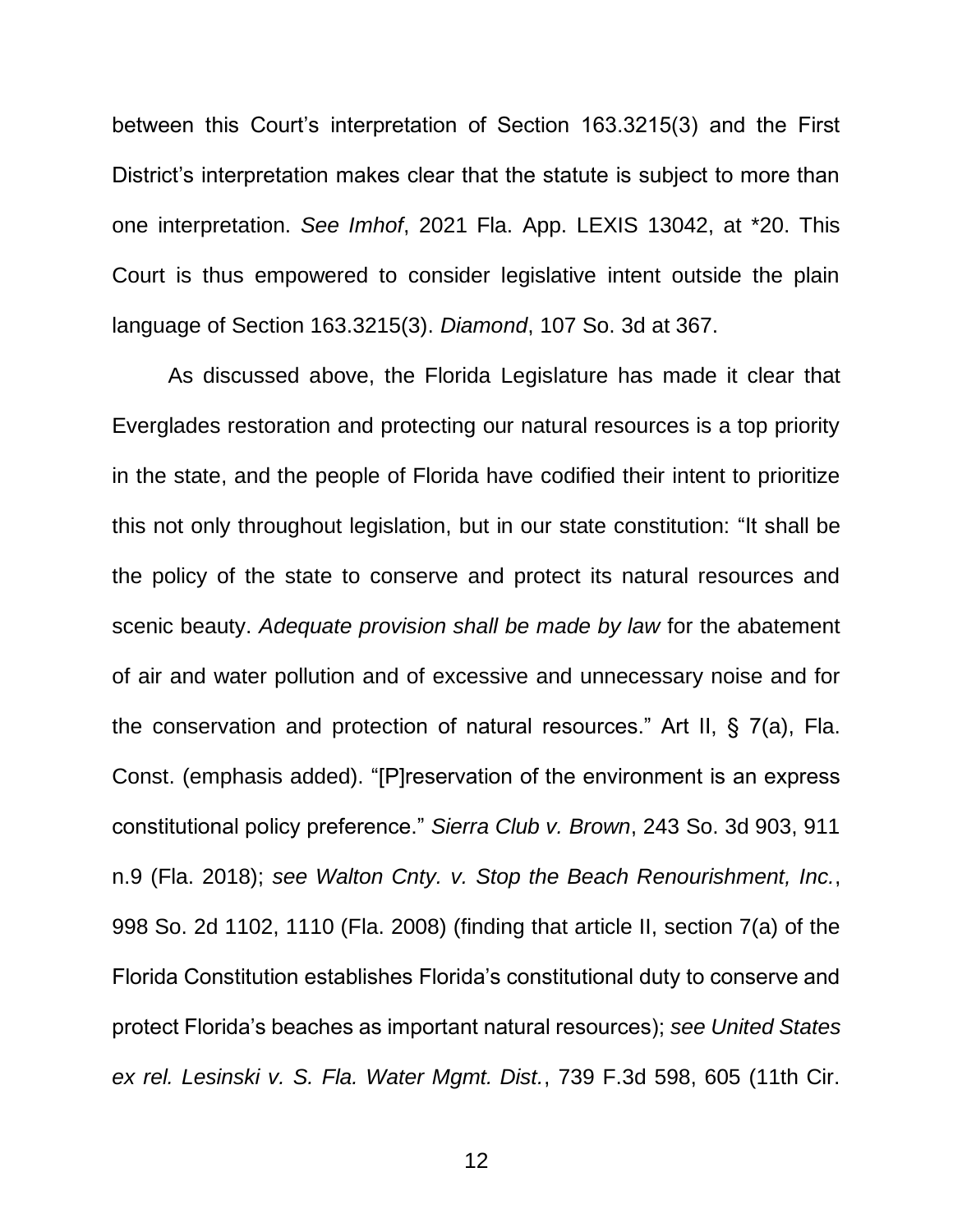2014) (expressing that the state has a constitutionally mandated duty to conserve and protect the state's natural resources and scenic beauty).

<span id="page-16-1"></span><span id="page-16-0"></span>The Legislature implemented this constitutional mandate through an extensive series of environmental statutes and growth management legislation and empowered the people to protect this right through, among other things, the Community Planning Act and Section 163.3215(3). *See* Fla. Stat. § 163.3215(2) (giving aggrieved parties standing to protect interests in "environmental or natural resources"); Fla. Stat. § 373.4592(e) ("It is the intent of the Legislature *to pursue comprehensive and innovative solutions* to issues of water quality, water quantity, hydroperiod, and invasion of exotic species which face the Everglades ecosystem. The Legislature recognizes that the Everglades ecosystem must be restored both in terms of water quality and water quantity and must be preserved and protected *in a manner that is long term and comprehensive*.") (emphasis added).

Based on the constitutional mandate and extensive legislation focused on environmental protection—including the Community Planning Act's focus on the intensity of use of environmental resources—it is clear that the Legislature did not intend to degrade constitutional rights, threaten billions of dollars of state and federal investment, and substantially limit the public's ability to enforce environmental rights and state priorities by drafting the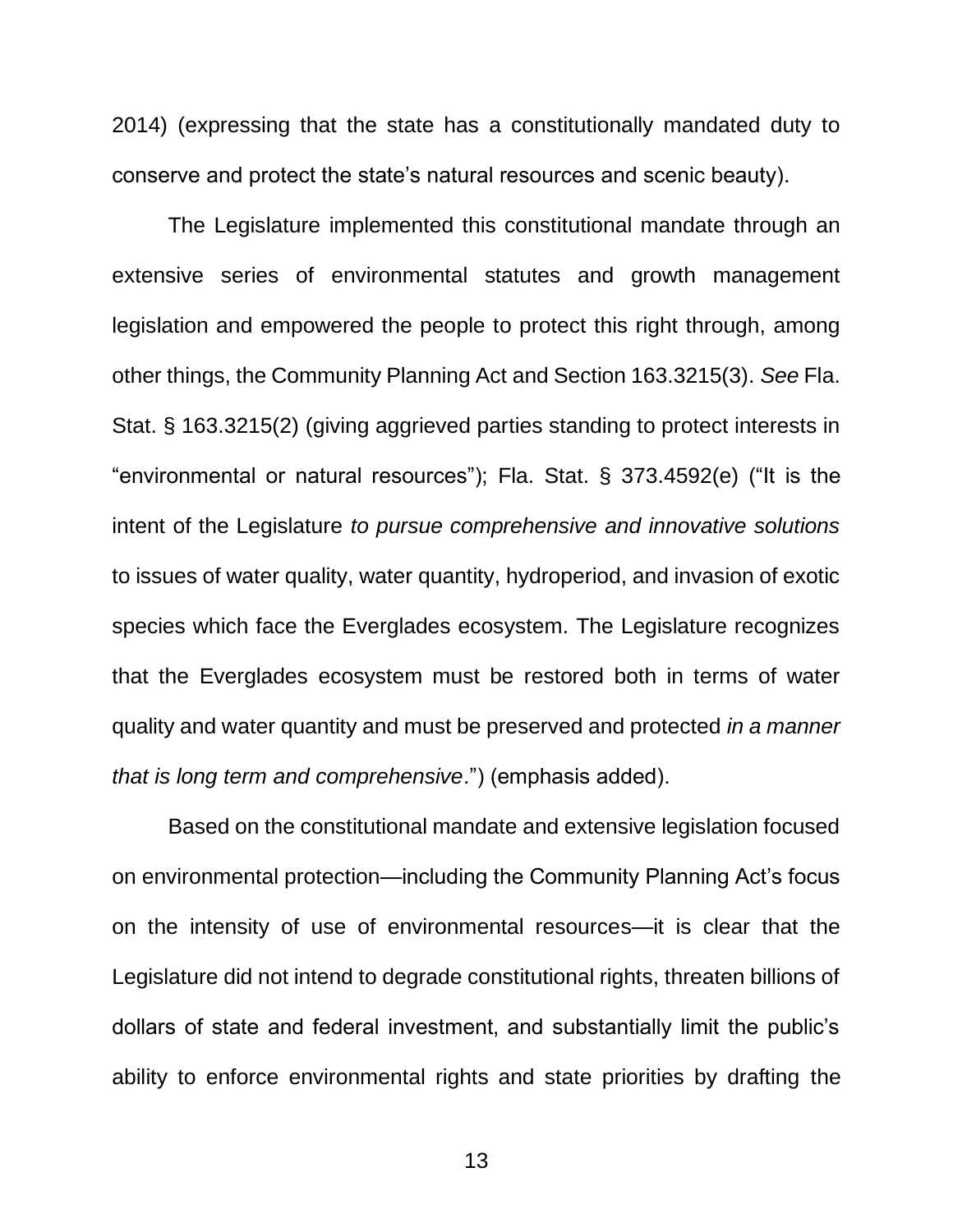<span id="page-17-1"></span>statute so narrowly. *See* Fla. Stat. § 373.4592(h) ("The Everglades Construction Project represents by far the largest environmental cleanup and restoration program of this type ever undertaken, and the returns from substantial public and private investment *must be maximized so that available resources are managed responsibly*.") (emphasis added).

<span id="page-17-0"></span>Moreover, mandates in the Community Planning Act itself make the legislative intent to allow challenges to any inconsistency with a comprehensive plan even clearer. Section 163.3194(3)(a) defines what "consisten[cy] within the comprehensive plan" means within the Community Planning Act and states that "[a] development order or land development regulation shall be consistent with the comprehensive plan if the land uses, densities or intensities, *and other aspects of development* permitted by such order or regulation are compatible with and further the objectives, policies, land uses, and densities or intensities in the comprehensive plan and *if it meets all other criteria enumerated by the local government*." (emphasis added). This language further expresses the legislative intent that Section 163.3215(3) allows for challenges for inconsistency with any aspect of a comprehensive plan.

The legislative and constitutional priorities espoused throughout Florida law—and throughout the Community Planning Act itself—are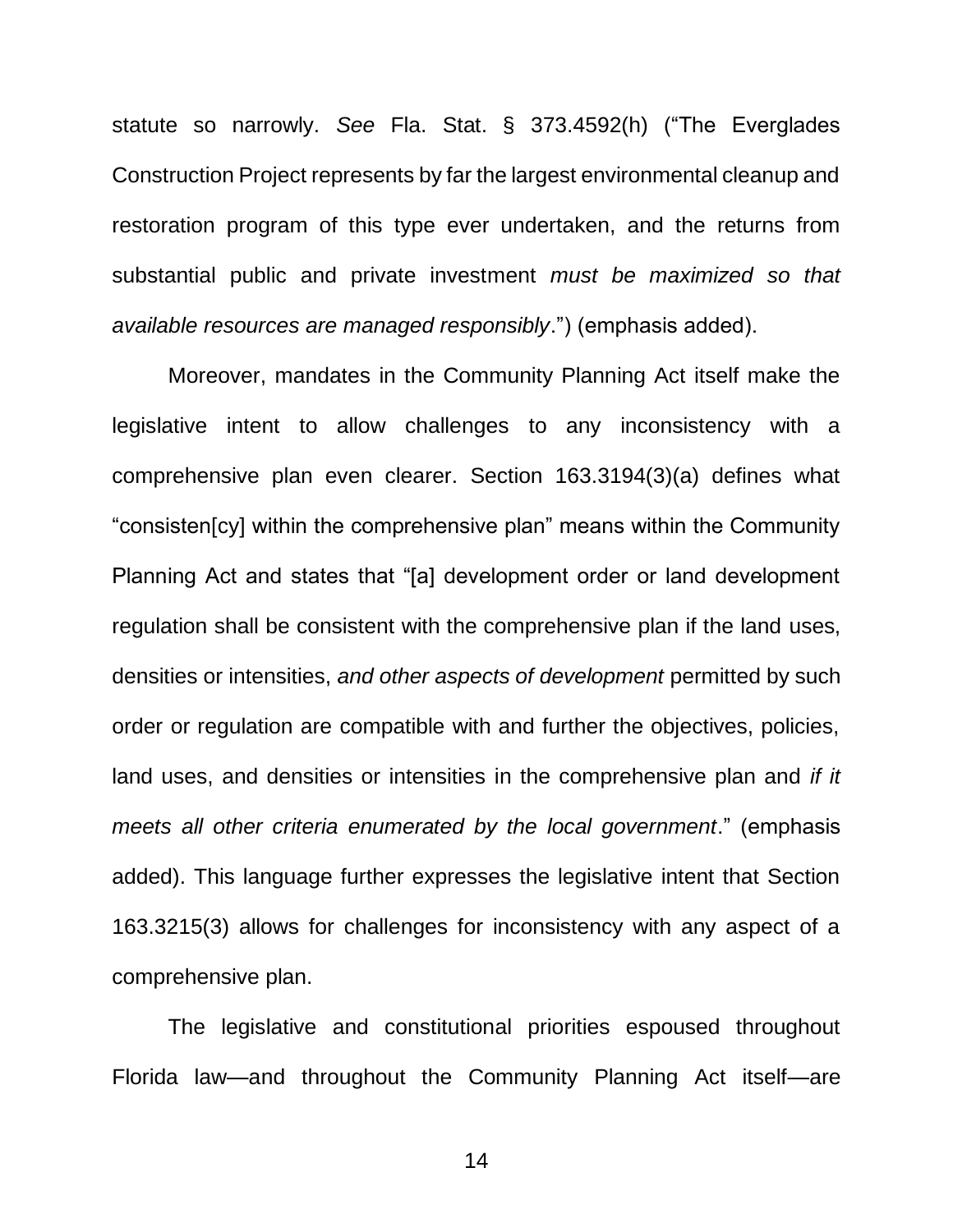<span id="page-18-1"></span>consistent with the First District's interpretation of Section 163.3215(3) allowing challenges to development orders that materially alter the use, density, or intensity of a property for *any* inconsistency with the comprehensive plan. *See Imhof*, 2021 Fla. App. LEXIS 13042, at \*20. To read this statute as this Court did in *Heine*, runs afoul of the legislative intent to provide broad protection to natural resources, the people's rights espoused in the Constitution, and state priorities and investments.

<span id="page-18-3"></span><span id="page-18-2"></span><span id="page-18-0"></span>Even if the Court finds that there is only one plain meaning of the text of Section 163.3215(3), "a literal interpretation of the language of [the] statute need not be given when to do so would lead to an unreasonable . . . conclusion." *Weber v. Dobbins*, 616 So. 2d 956, 958 (Fla 1993) (citing *Holly v. Auld*, 450 So. 2d 217, 219 (Fla. 1984)). The court is empowered to depart from the letter of the statute "when there are cogent reasons for believing that the letter of the law does not accurately disclose the legislative intent." *Id.* As this Court noted in *Heine*, the plain meaning of a statute does not have to control if it "leads to an unreasonable result or result clearly contrary to legislative intent." *Heine*, 221 So. 3d at 1257 (citing *State v. Burris*, 875 So. 2d 408, 410 (Fla. 2004)). Based on Florida's constitutional rights, legislative priorities, and the massive state and federal investment in Everglades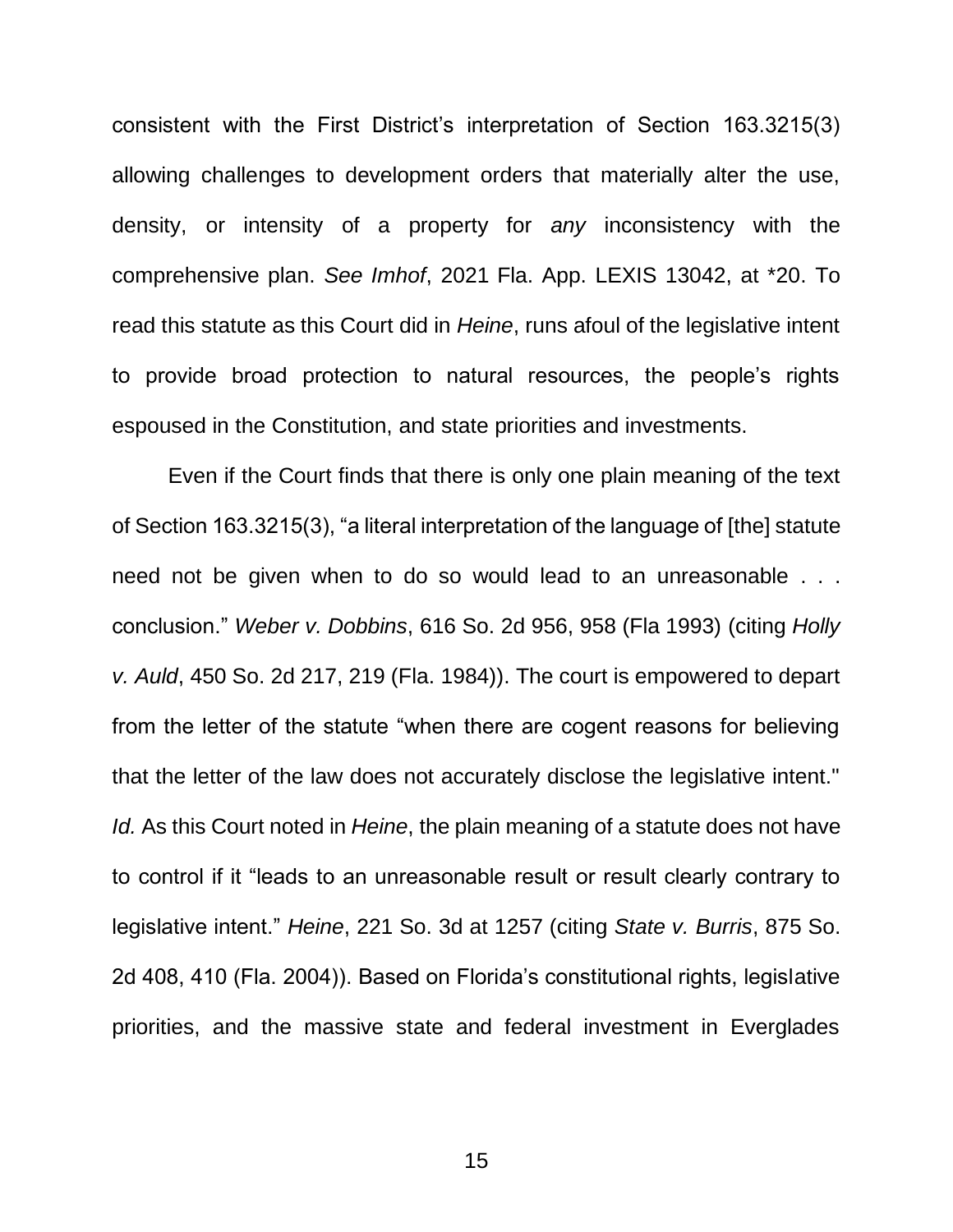protection, it is clear that *Heine's* interpretation of Section 163.3215(3) does not accurately reflect legislative intent.

#### <span id="page-19-1"></span><span id="page-19-0"></span>**B. This Court's Prior Interpretation in** *Heine* **Incorrectly Applies Established Maxims of Statutory Interpretation**

When reaching the conclusion in *Heine* that challenges under Section 163.3215(3) are limited to inconsistencies in the comprehensive plan that deal with use, density, and intensity, this Court and the trial court failed to give appropriate weight to Section 163.3194(3)(a). Given that the text of the statute can be interpreted in more than one way, looking at the context of the remaining text of the statute is crucial to determining legislative intent.

Section 163.3215(3) states that an aggrieved party may challenge a local government to prevent action on "*a development order* . . . which materially alters the use or density or intensity of use on a particular piece of property which is *not consistent with the comprehensive plan* adopted under this part." (emphasis added). Section 163.3194(3)(a) then goes on to define what "not consistent with the comprehensive plan" means: "A development order or land development regulation shall be consistent with the comprehensive plan if the land uses, densities or intensities, and other aspects of development permitted by such order or regulation are compatible with and further the objectives, policies, land uses, and densities or intensities in the comprehensive plan and if it meets all other criteria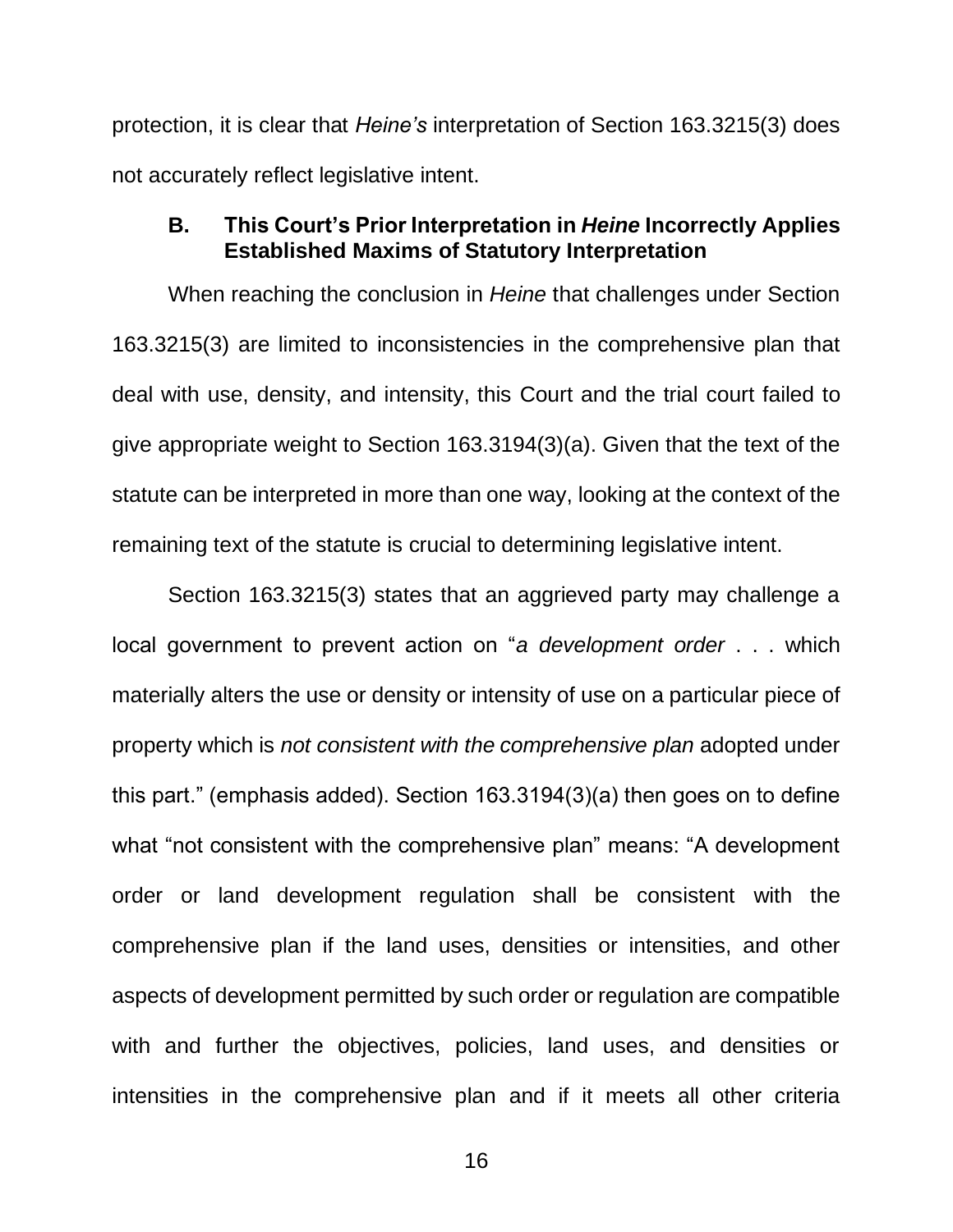<span id="page-20-1"></span>enumerated by the local government." Section 163.3194(3)(a) clarifies that Section 163.3215(3) allows challenges based on any inconsistencies with a comprehensive plan.

In addressing questions of statutory interpretation, the U.S. Supreme Court has found that when a phrase can reasonably be given more than one meaning, it must be considered in light of the remaining statutory scheme. "Statutory construction, however, is a holistic endeavor. A provision that may seem ambiguous in isolation is often clarified by the remainder of the statutory scheme—because the same terminology is used elsewhere in a context that makes its meaning clear or because only one of the permissible meanings produces a substantive effect that is compatible with the rest of the law." *United Sav. Ass'n of Tex. v. Timbers of Inwood Forest Assocs., Ltd.*, 484 U.S. 365, 371 (1988) (citation omitted). Here only one of the permissible readings of Section 163.3215(3) produces a "substantive effect that is compatible with the rest of the law."

<span id="page-20-0"></span>Reading Section 163.3215(3) in context with Section 163.3194(3)(a) makes it clear that Section 163.3194(3)(a) provides the definition for "consistent with the comprehensive plan" as it is used throughout Chapter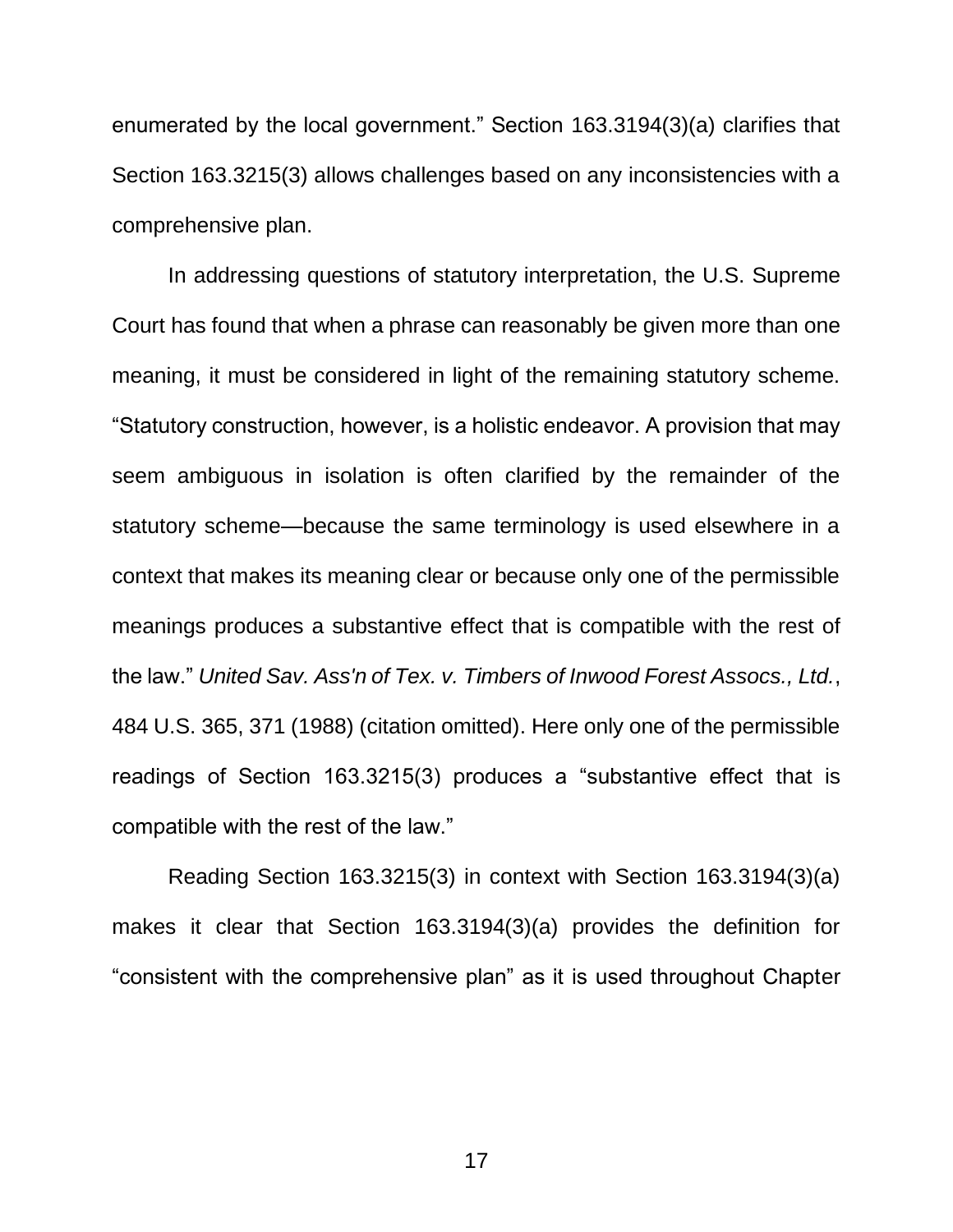163, including in Section 163.3215(3).<sup>6</sup> To read Section 163.3215(3) without considering Section 163.3194(3)(a) would make Section 163.3215(3) *incompatible* with the rest of the law.

# <span id="page-21-3"></span><span id="page-21-0"></span>**C. Even Relying Directly on** *Heine v. Lee County,* **the Trial Court Misapplied This Court's Precedent.**

The trial court's final order in this matter purports to fully rely on the precedent established by this Court in *Heine*. 221 So. 3d at 1254. However, the trial court misapplied this precedent by both narrowing the *Heine* holding and disregarding the portions of the holding that would provide future plaintiffs with opportunities to challenge impacts to important state resources.

# 1. *Heine* did not limit consistency challenges to numeric "quantitative" standards

<span id="page-21-1"></span>This Court's decision in *Heine* only addressed the *Heine* plaintiff's argument "that the trial court erroneously limited the scope of claims allowed under the Consistency Statute," and this Court's holding was limited to the finding that the trial court "correctly construed the Consistency Statute as permitting only those challenges specifically authorized therein" and "properly applied the statute to the facts of th[e] case" to determine which

<span id="page-21-2"></span><sup>&</sup>lt;sup>6</sup> This reading of the statute is further supported by the First District's very extensive textual analysis of this statute in *Imhof. See Imhof*, 2021 Fla. App. LEXIS 13042, at \*6-20.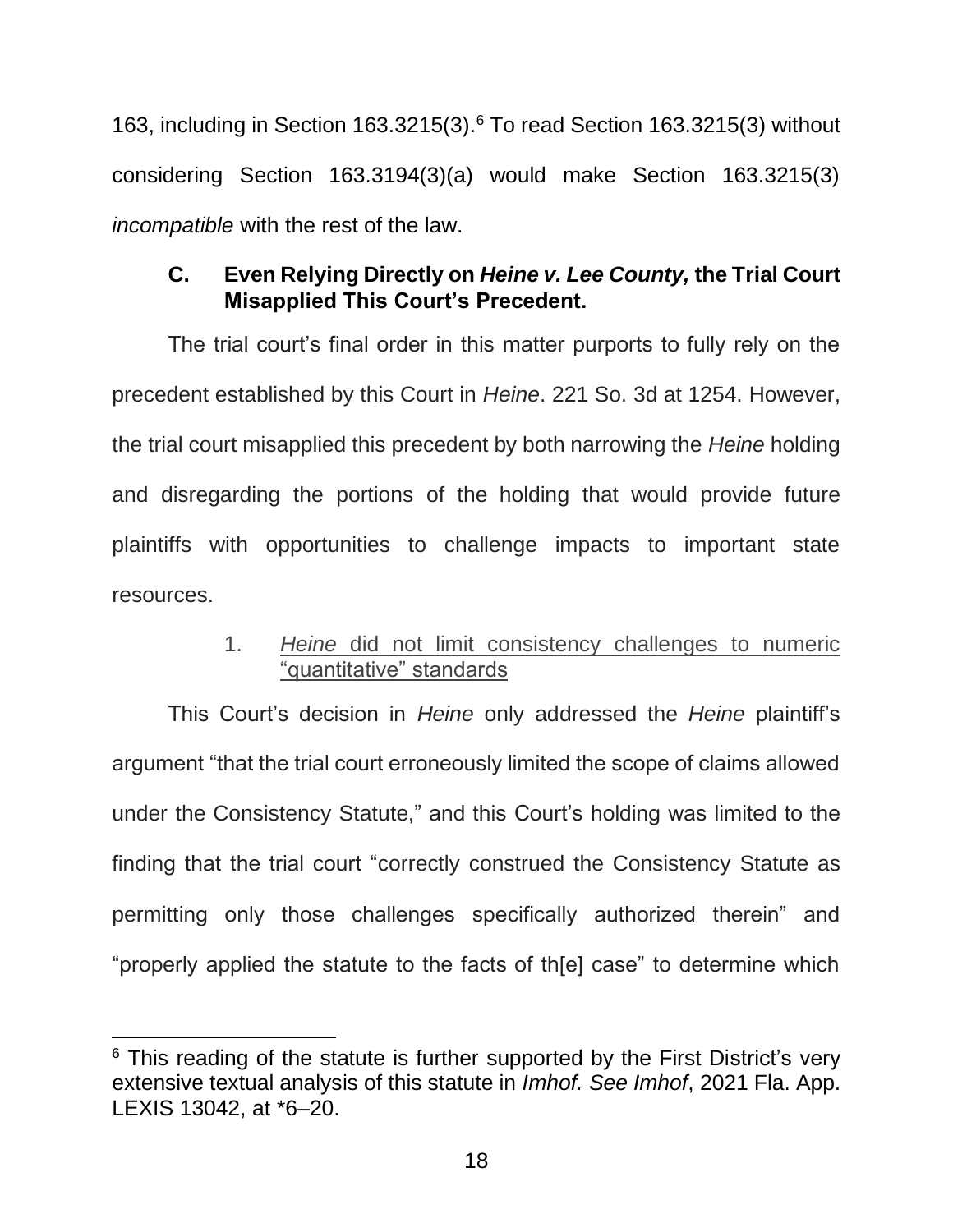claims fell within the scope of Section 163.3215(3). *Id.* at 1256, 1259. This Court did not opine on the actual consistency of the challenged provisions with the Comprehensive Plan at issue. *See id.*

The Court in *Heine* did not explain what "consistent with the comprehensive plan" means or provide any further limitations on challenges beyond the fact that they must relate to "use, density, or intensity"—terms that are defined in the statute. Despite this limited holding, the trial court further narrows the scope of review under Section 163.3215(3) to challenges related to essentially quantitative metrics. *See* Final J. for Defs. ¶ 57 (R. 13300) ("[T]he Court does not believe it necessary to rely upon expert opinion in order to determine consistency here; rather the Court need only independently compare the plain text of the Development Order to the plain text of the [Growth Management Plan]."); *see also id.* ¶ 88 (R. 13309) (assessing intensity only in terms of minimum square footage requirements and maximum square footage ratios).

Nothing in this Court's opinion or Section 163.3215(3) creates this limitation. This Court in *Heine* stated that the text of Section 163.3215(3) is "clear and unambiguous," and therefore "the plain . . . meaning must control," and "the omission of . . . language is presumed to be deliberate." 221 So. 2d at 1257‒58. This Court's *Heine* rationale actually prohibits the trial court's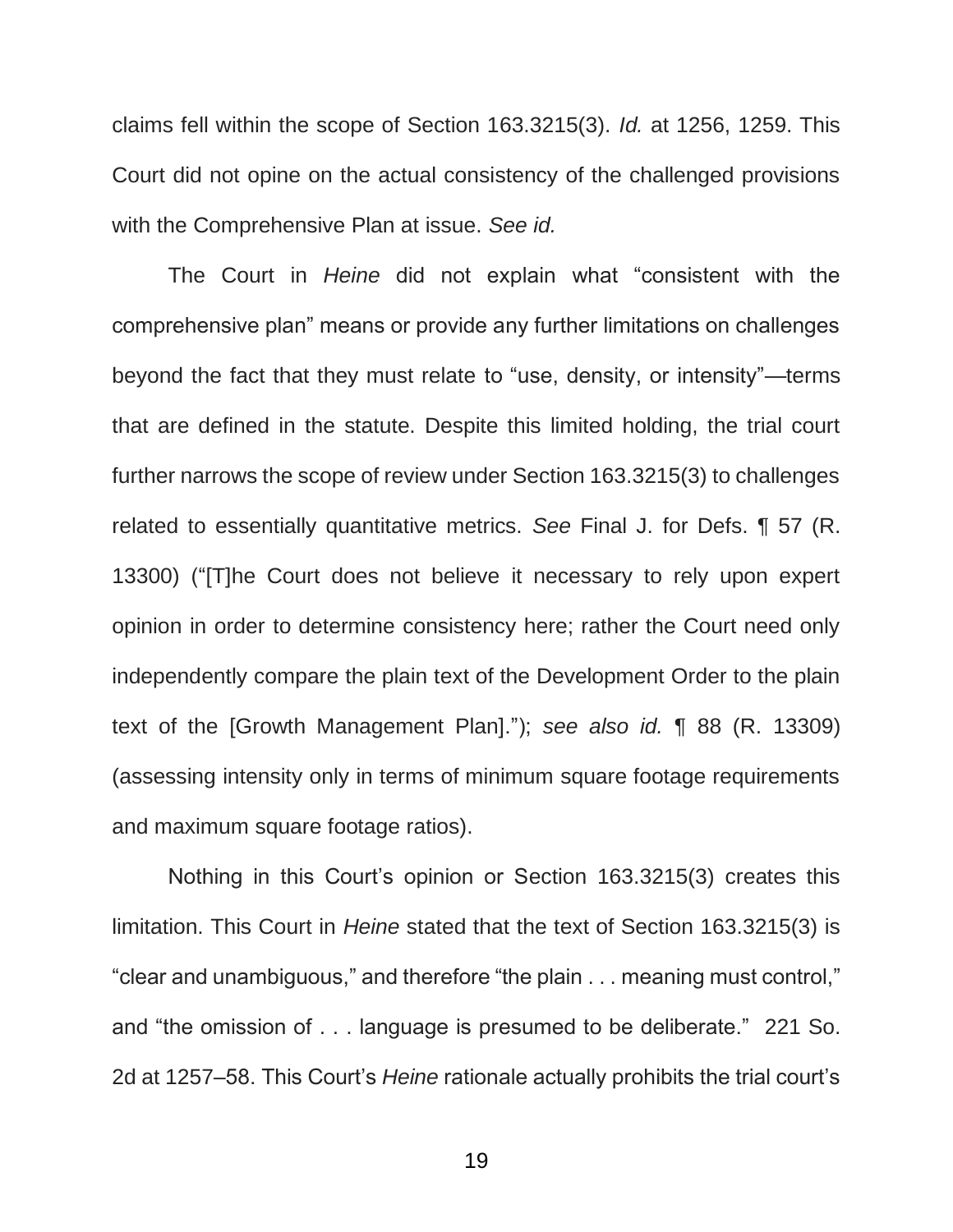interpretation of the statute in this manner because there is nothing in the text of Section 163.3215(3) even arguably creating a quantitative limitation. *See* Fla. Stat. § 163.3215(3). As further stated by the *Heine* Court, the trial court should "not rewrite the Consistency Statute to include language omitted by the legislature. 221 So. 2d at 1258.

If the trial court properly applied *Heine*, the court should have allowed all challenges that "fall within the ken of [use, density, and intensity]"; not merely those based on quantitative metrics. *Id. at* 1257.

#### <span id="page-23-1"></span>2. The trial court disregarded the statutory mandated definitions of use, density, and intensity

<span id="page-23-0"></span>The trial court further deviated from this Court's opinion in *Heine* through its complete disregard for the statutory definitions of use, density, and intensity. In fact, the trial court made the unprecedented decision to explicitly reject the statutorily mandated definition of "intensity." Final J. for Defs. ¶ 87 (R. 13308–09). Section 163.3164—entitled Community Planning Act; Definitions—defines "intensity" as "an objective measurement of the extent to which land may be developed or used, including the consumption or use of the space above, on, or below ground; the measurement of the use of or demand on natural resources; and the measurement of the use of or demand on facilities and services." Fla. Stat. § 163.3164(22). The trial court, however, found that when reviewing challenges under Section 163.3215(3)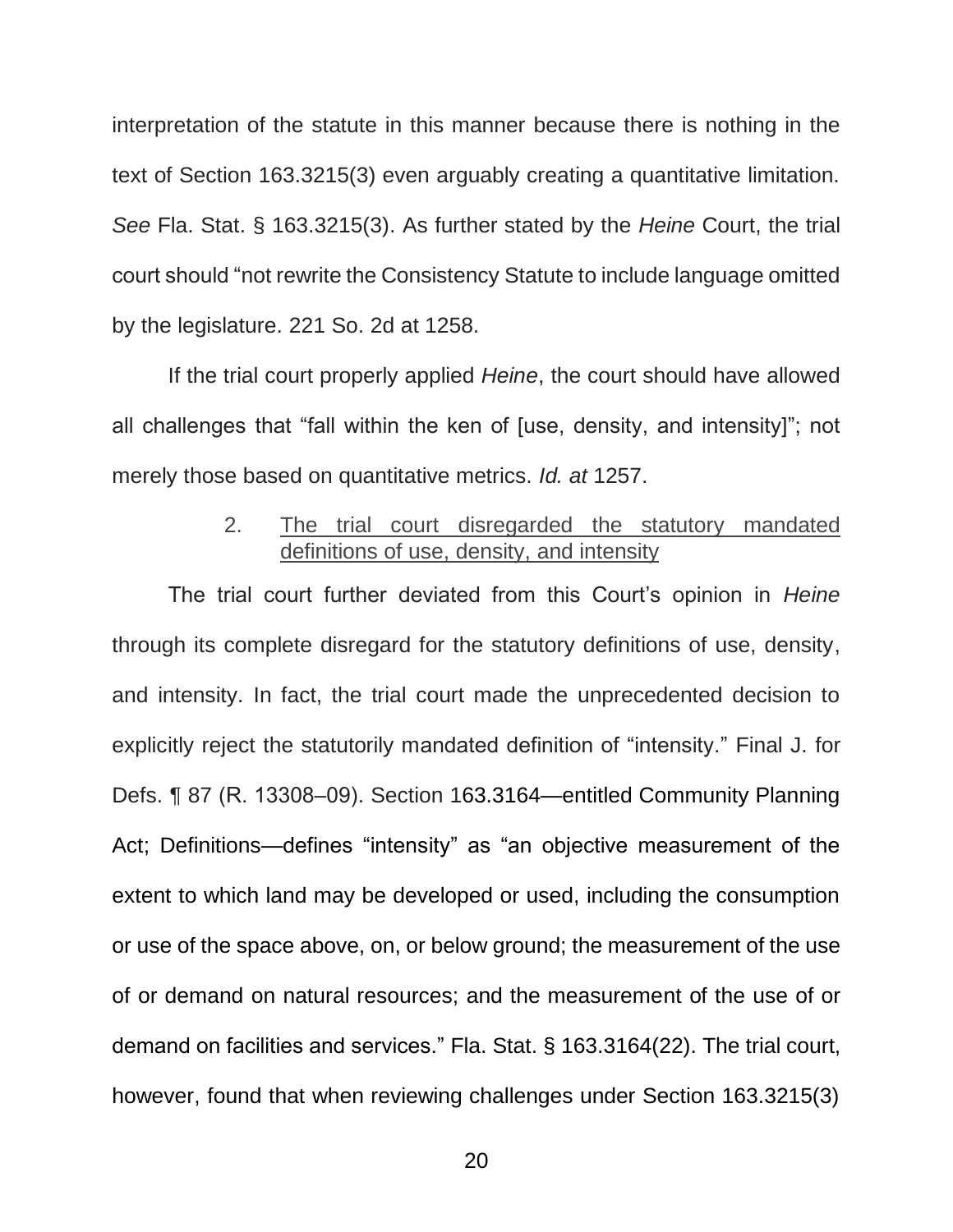of the Community Planning Act, the definition section of the Act "does not apply to 'intensity'". Final J. for Defs. ¶ 87 (R. 13308‒09)*.* The trial court fails to cite any case to support the novel finding that the definition section of a statute does not define the terms used within that statute.

Notably, the trial court also fails to cite *Heine* for the proposition that the statutory definition does not apply to the statute. The trial court in *Heine* **explicitly** references and applies the statutory definition of intensity to determine which claims fall within the scope of Section 163.3215(3). *Heine* Order on Amended Motion for Summary Judgment of Defendant-Alico West, LLC, at 8; *Heine*, 221 So. 3d at 1259 (finding that the trial court correctly construed the statute and properly applied the statute to determine which claims fell within the scope of the statute). In fact, *Heine* found that four separate claims fit within the definition of "intensity" allowed under Section 163.3215(3) and defined by statute, including claims that dealt with the "use of or demand on natural resources".<sup>7</sup>

<sup>7</sup> *Heine* allowed intensity challenges based on the order at issue which was alleged to have 1) improperly allowed for the destruction and development of wetlands, 2) failed to provide a mix of housing types, 3) improperly allowed a development that was not the appropriate development form, and 4) improperly granted a deviation that allowed for hardening of up to 40% of the shoreline and installation of recreational beach facilities. *Heine Order* at 12.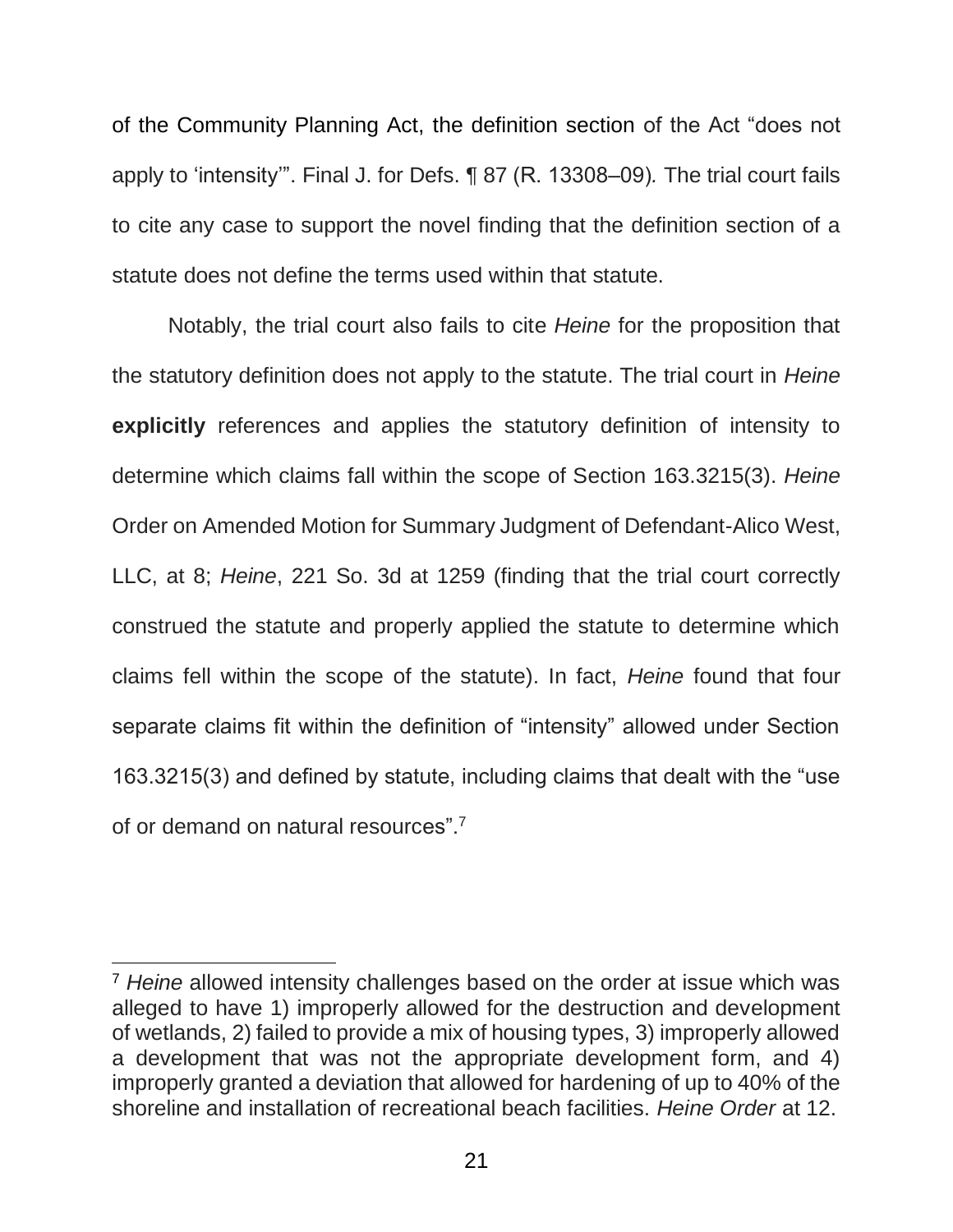The definition of "intensity" in the Community Planning Act should be used to define the words in the Act. The trial court should not be allowed to disregard statutory mandates and endanger the protection of natural resources in this manner.

#### <span id="page-25-0"></span>**IV. CONCLUSION**

For the foregoing reasons, Amici Curiae Tropical Audubon Society, Inc., and Friends of the Everglades, Inc., respectfully request this Court reverse the trial court's judgement and interpret Section 163.3215(3) consistent with this Amici Curiae Brief and the Appellant Conservancy of Southwest Florida, Inc.'s position.

Respectfully submitted this 22nd day of November, 2021.

### **ELIZABETH FATA CARPENTER**

elizabeth@evergladeslaw.org Florida Bar No.: 123542

**LISA INTERLANDI** lisa@evergladeslaw.org Florida Bar No.: 146048

# **S. ANSLEY SAMSON**

ansley@evergladeslaw.org Florida Bar No.: 86398 Everglades Law Center, Inc. 378 Northlake Blvd. #105 North Palm Beach, FL 33408 (786) 496-3309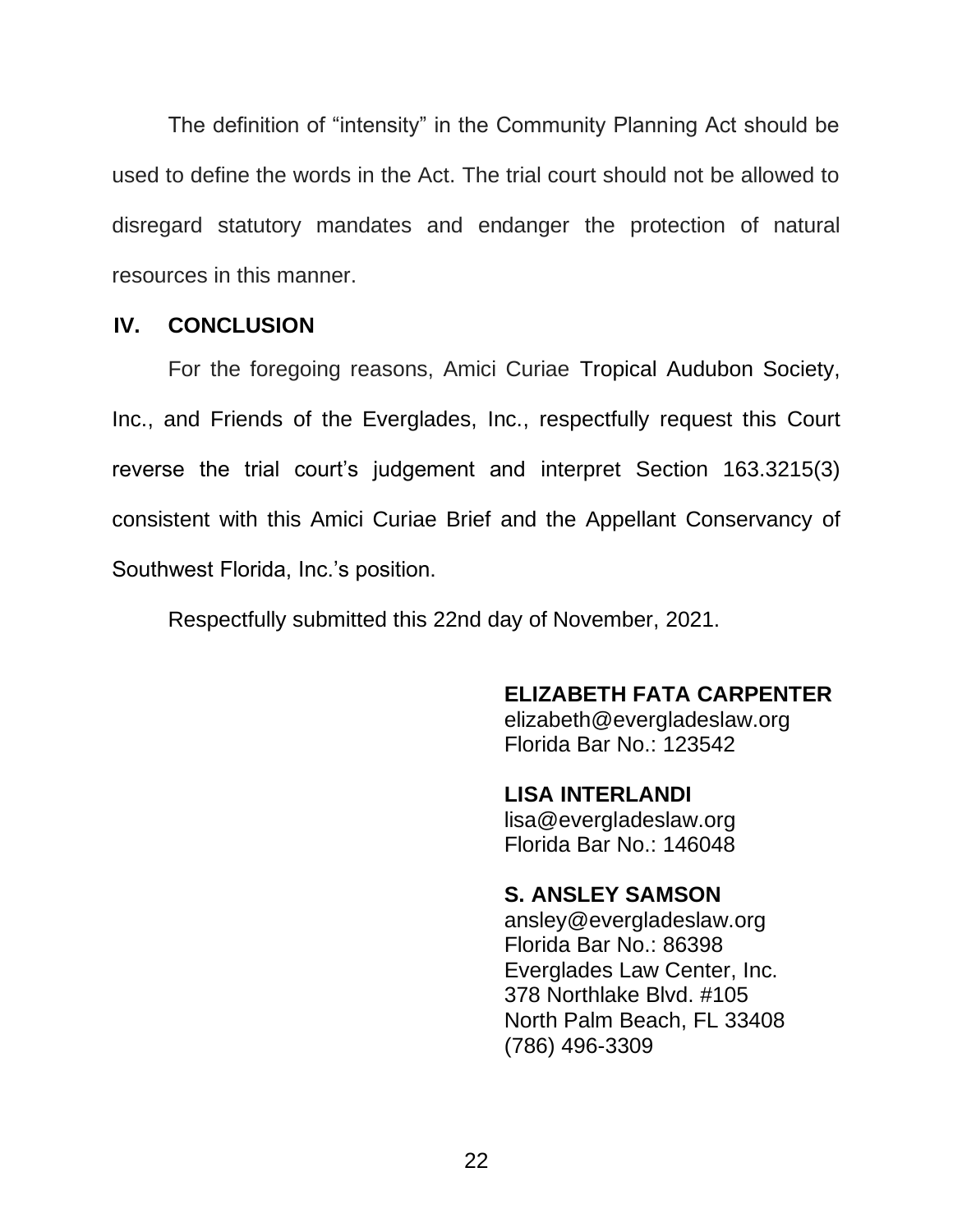# **CERTIFICATE OF SERVICE**

I HEREBY CERTIFY that a true and correct copy of the foregoing was filed using the Florida Courts E-Filing Portal and served by Electronic Mail to all counsel listed below this 22nd day of November, 2021.

> /s/ *Elizabeth Fata Carpenter* ` Elizabeth Fata Carpenter, Esq.

> > *Counsel for Tropical Audubon Society, Inc. and Friends of the Everglades, Inc.*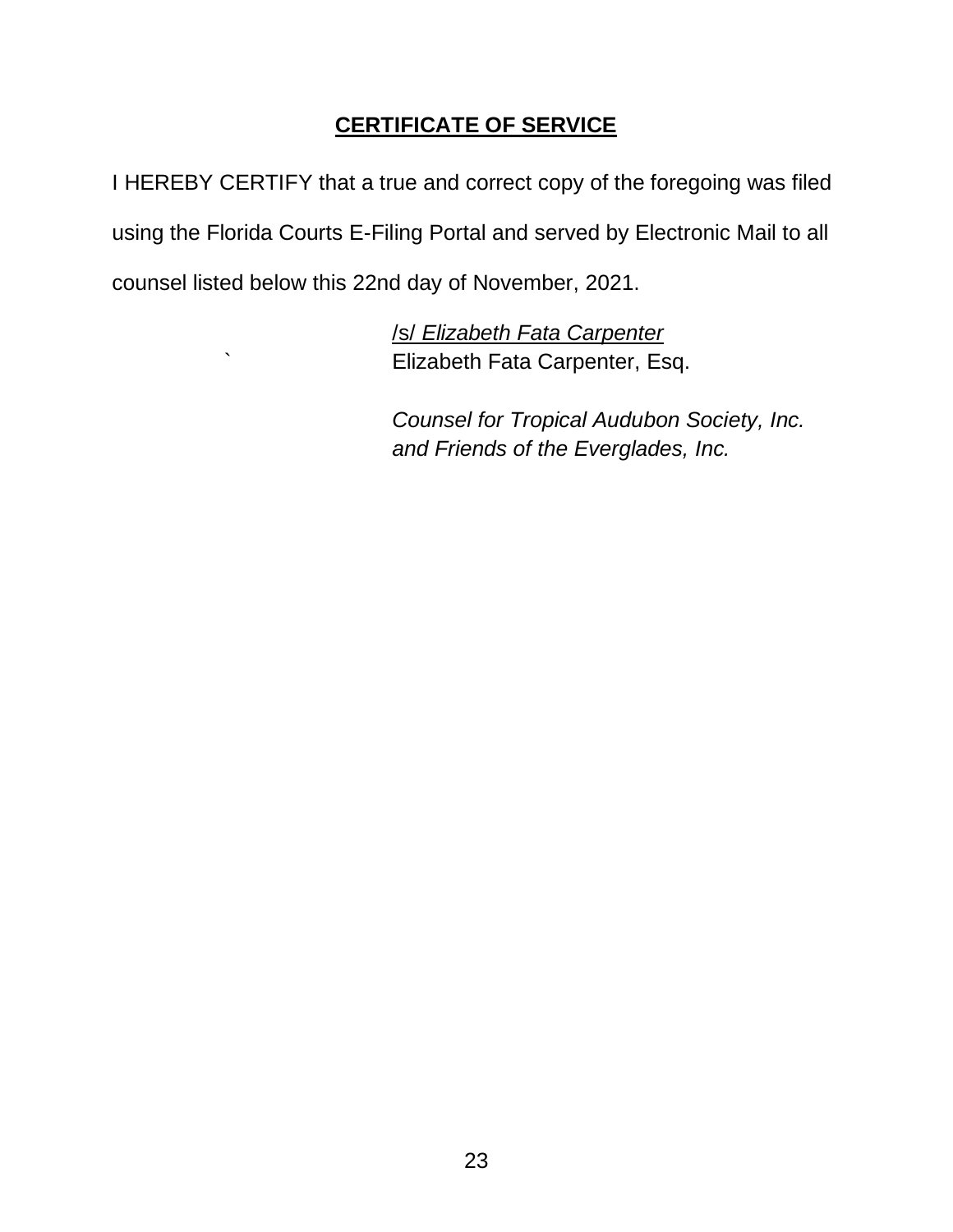# **SERVICE LIST**

#### Counsel for Collier County, Florida:

Sally A. Ashkar, Esq. Jeffrey A. Klatzkow, Esq. Colleen Greene, Esq. COLLIER ATTORNEY'S OFFICE 3299 Tamiami Trail E. Suite 800 Naples, FL 34112 Phone: (239) 252-8400 Sally.Ashkar@colliercountyfl.gov Jeff.Klatzkow@colliercountyfl.gov Colleen.Greene@colliercountyfl.gov Marian.Rhyne@colliercountyfl.gov

Gregory N. Woods, Esq. Jessica F. Tolin, Esq. WOODS, WEIDENMILLER, MICHETTI & RUDNICK LLP 9045 Strada Stell Court Suite 400 Naples, FL 34109 Phone: (239) 325-4070 gwoods@lawfirmnaples.com jtolin@lawfirmnaples.com

#### Counsel for Collier Enterprises Management, Inc.:

Glenn Burhans, Jr., Esq. Reggie Bouthillier, Jr., Esq. Bridget Smitha, Esq. STEARNS, WEAVER, MILLER, WEISSLER ALHADEFF &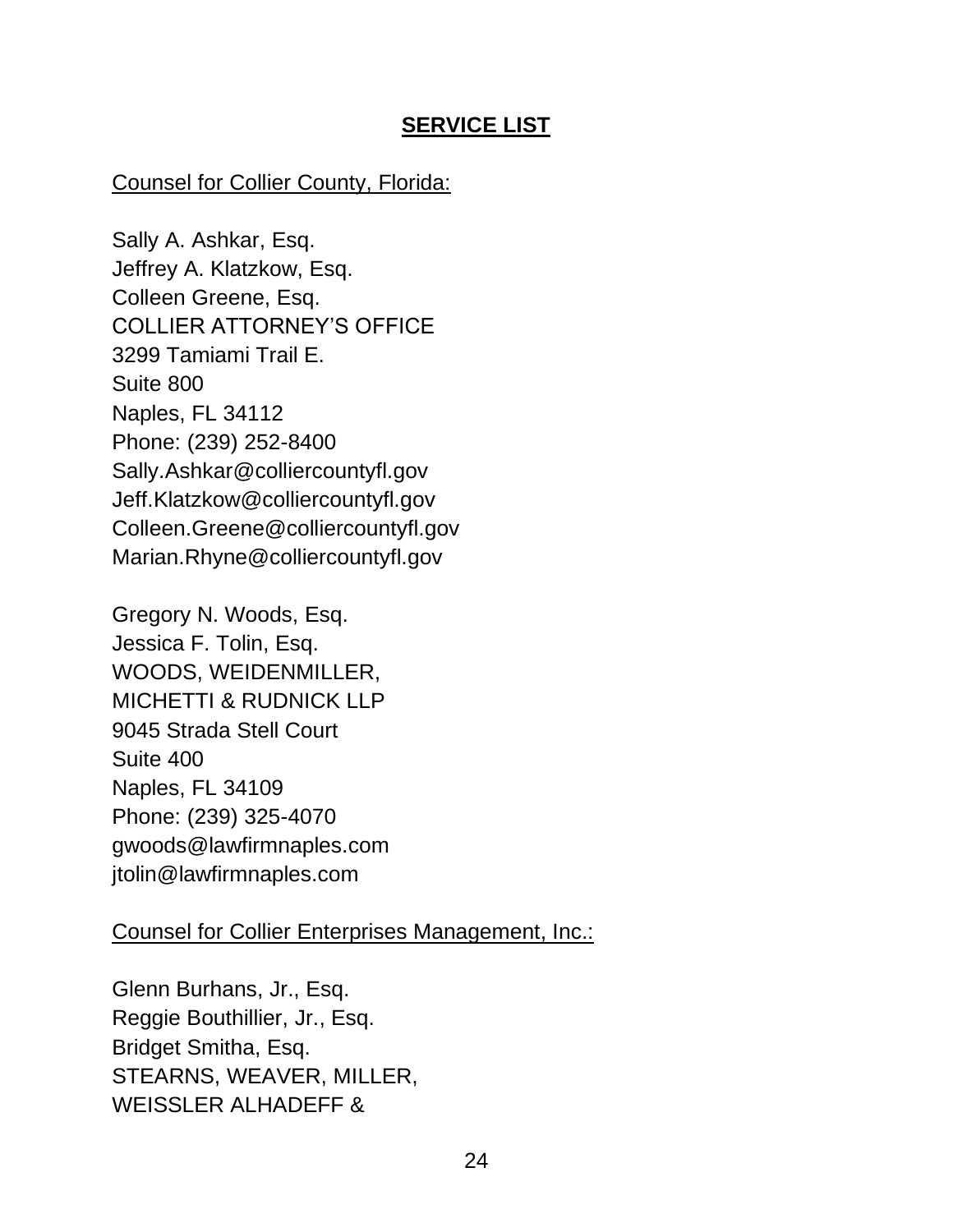SITTERSON, P.A. 106 East College Avenue Suite 700 Tallahassee, FL 32301 Phone: (850) 329-4850 gburhans@stearnsweaver.com rbouthillier@stearnsweaver.com bsmitha@stearnsweaver.com cabbuhl@stearnsweaver.com

Jacob T. Cremer, Esq. Sharon Britton, Esq. STEARNS, WEAVER, MILLER, WEISSLER ALHADEFF & SITTERSON, P.A. 401 E. Jackson Street Suite 2100 Tampa, FL 33602 Phone: (813) 223-4800 jcrember@stearnsweaver.com sbritton@stearnsweaver.com mhernandez@stearnsweaver.com

Richard D. Yovanovich, Esq. COLEMAN, YOVANOVICH & KOESTER, P.A. 4001 Tamiami Trail North Suite 300 Naples, FL 34103 Phone: (239) 435-3535 ryovanovich@cyklawfirm.com dquintanilla@cyklawfirm.com